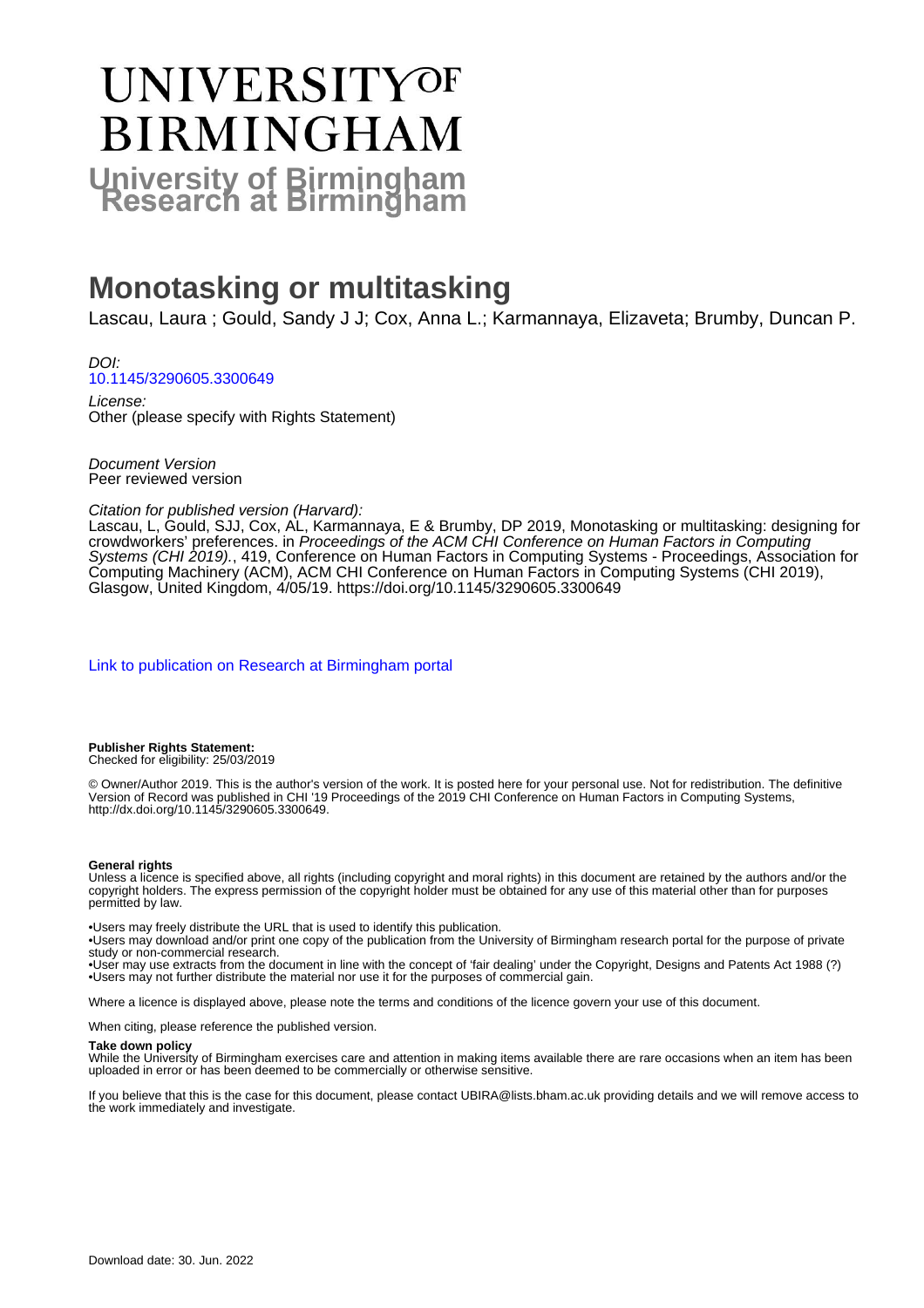### Monotasking or Multitasking: Designing for Crowdworkers' Preferences

#### Laura Lascau

UCL Interaction Centre University College London London, United Kingdom llascau@cs.ucl.ac.uk

Sandy J. J. Gould

School of Computer Science University of Birmingham Birmingham, United Kingdom s.gould@cs.bham.ac.uk

Elizaveta Karmannaya UCL Division of Psychology and Language Sciences University College London London, United Kingdom l.karmannaya.16@ucl.ac.uk

#### ABSTRACT

Crowdworkers receive no formal training for managing their tasks, time or working environment. To develop tools that support such workers, an understanding of their preferences and the constraints they are under is essential. We asked 317 experienced Amazon Mechanical Turk workers about factors that influence their task and time management. We found that a large number of the crowdworkers score highly on a measure of polychronicity; this means that they prefer to frequently switch tasks and happily accommodate regular work and non-work interruptions. While a preference for polychronicity might equip people well to deal with the structural demands of crowdworking platforms, we also know that multitasking negatively affects workers' productivity. This puts crowdworkers' working preferences into conflict with the desire of requesters to maximize workers' productivity. Combining the findings of prior research with the new knowledge obtained from our participants, we enumerate practical design options that could enable workers, requesters and platform developers to make adjustments that would improve crowdworkers' experiences.

#### CCS CONCEPTS

•Information systems→Crowdsourcing;• Human-centered computing  $\rightarrow$  Human computer interaction (HCI); Empirical studies in HCI.

CHI 2019, May 4–9, 2019, Glasgow, Scotland UK

© 2019 Copyright held by the owner/author(s).

### Anna L. Cox

UCL Interaction Centre University College London London, United Kingdom anna.cox@ucl.ac.uk

#### Duncan P. Brumby UCL Interaction Centre University College London London, United Kingdom d.brumby@ucl.ac.uk

#### **KEYWORDS**

Crowdsourcing; Crowdwork; Amazon Mechanical Turk; Multitasking; Polychronicity; Productivity.

#### ACM Reference Format:

Laura Lascau, Sandy J. J. Gould, Anna L. Cox, Elizaveta Karmannaya, and Duncan P. Brumby. 2019. Monotasking or Multitasking: Designing for Crowdworkers' Preferences. In CHI Conference on Human Factors in Computing Systems Proceedings (CHI 2019), May 4– 9, 2019, Glasgow, Scotland UK. ACM, New York, NY, USA, [14](#page-14-0) pages. <https://doi.org/10.1145/3290605.3300649>

### 1 INTRODUCTION

Many classes of tasks are offered on crowdworking platforms. Finding, accepting, completing and submitting these tasks requires that workers navigate the peculiarities of idiosyncratic platforms. Crowdworkers, the people who work on crowdsourcing platforms, receive no formal training on how to be successful in this challenging context. Instead, they learn strategies through informal support networks, such as forums [\[2\]](#page-11-0) and develop working practices based on their own experience of what appears to be successful. These practices are often influenced by their preferences for certain styles of working.

Here, we focus specifically on one aspect of crowdworkers' working practice – multitasking. We define multitasking in line with the definition provided by the Multitasking Preferences Inventory (MPI): "an individual's preference for shifting attention among ongoing tasks, rather than focusing on one task until completion and then switching to another task" [\[57,](#page-13-0) p. 34]. By this definition, switches between tasks are signs of polychronicity. Switches between activities are not. We document a number of examples from Amazon Mechanical Turk (AMT) [\[5\]](#page-12-0) work: a) working on a Human Intelligence Task (HIT), and then working on a second HIT; b) working on a HIT, and then monitoring the HIT queue; c)

This is the author's version of the work. It is posted here for your personal use. Not for redistribution. The definitive Version of Record was published in CHI Conference on Human Factors in Computing Systems Proceedings (CHI 2019), May 4–9, 2019, Glasgow, Scotland UK, [https://doi.org/10.1145/3290605.](https://doi.org/10.1145/3290605.3300649) [3300649.](https://doi.org/10.1145/3290605.3300649)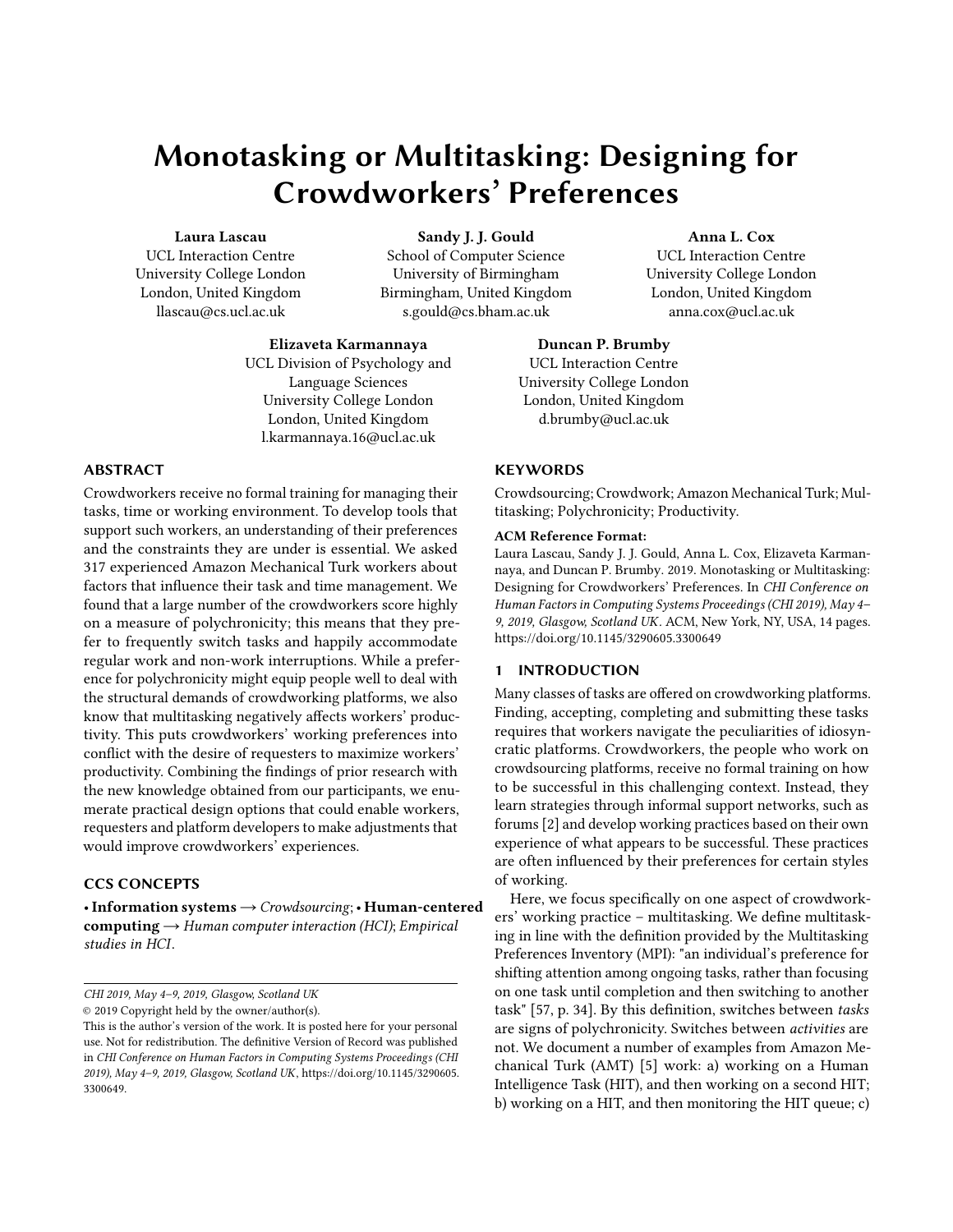working on a HIT, and then switching to a personal task. We do not consider behaviors such as googling for information as part of a task to be part of our definition of multitasking, since this type of activity contributes directly to the goal of the task and does not require a shift in attention.

We aim to understand why workers on AMT multitask and the factors that influence their multitasking behaviors. First, we investigate workers' preferences for multitasking to understand if AMT workers are more likely to prefer monotasking or multitasking. Then, we consider this multitasking behavior in the context of workers' workspaces and their work-home boundary management. Finally, we explain how the structures of crowdworking platforms and the demands of requesters influence multitasking behavior and constrain its adaptation.

Our results show that, like other populations, workers on AMT tend to prefer multitasking over monotasking. Our data give us insights into the dispositional and contextual influences that underlie this behavior. We interpret this new data in the context of established theories of work, productivity and wellbeing. We develop a set of practicable changes that workers, requesters and platforms could make without compromising workers' autonomy. These changes might help to ameliorate some of the worst effects of multitasking [\[3,](#page-11-1) [4,](#page-11-2) [15,](#page-12-1) [48,](#page-13-1) [51\]](#page-13-2), improving productivity and making crowdwork viable for the people who try to make a living from it.

#### 2 BACKGROUND

Although remote working has a long history, crowdworking and the technologies that enable it are newer. Crowdworking platforms offer people the possibility of making a living in the absence of a traditional workplace and at times that suit them.

In theory, the lack of formal working hours on platforms like AMT (and broader 'gig' work in general) allows people to decide when they work, how much work they do and to enjoy complete freedom to choose where they work [\[13\]](#page-12-2). The majority of AMT workers complete tasks from their homes [\[52\]](#page-13-3), but they also complete tasks on the go, such as on their mobile phone, in internet cafés or between classes [\[24,](#page-12-3) [52\]](#page-13-3).

Wood et al. [\[67,](#page-14-1) p. 15] show that, in some ways, "platformbased rating and ranking systems facilitate high levels of autonomy, task variety and complexity, as well as potential spatial and temporal flexibility". This flexibility could mean that crowdworking platforms better accommodate variations in working practices than traditional workplaces. However, the nature of crowdworking platforms and the goals of requesters of work mean that workers often take on as many tasks as possible, the moment that they become available

[\[52\]](#page-13-3). Workers therefore need to adopt strategies to managing these competing demands, such as frequently switching between working on a task and monitoring the platform for new tasks.

Working strategies are influenced by people's preference to work in certain ways, and also by the environments in which they work. People are constrained by their broader working context; when and where they would work is not necessarily where and where they can work. The choices that requesters make in their tasks and that developers make in building crowdsourcing platforms constrain the choices available.

Recall that crowdworkers receive no formal training. Tools could be developed to help crowdworkers to become more effective in adopting optimal working practices. Any tool that is developed to support crowdworkers in this way will need to recognize the strength of a given worker's preferences, but also the extent to which their ability to align their working practices with those preferences is constrained by other factors.

In this paper we are focused on a particular aspect of working practices; multitasking. Multitasking is an integral part of most working contexts [\[6,](#page-12-4) [15,](#page-12-1) [18,](#page-12-5) [19,](#page-12-6) [48\]](#page-13-1), and while multitasking has been found to increase feelings of entertainment and relaxation [\[8\]](#page-12-7), multitasking is more widely known for its negative effects on task performance [\[15,](#page-12-1) [44,](#page-13-4) [48\]](#page-13-1). Tools that can influence multitasking behavior by adjusting tasks or people's attitudes might be able to increase productivity in crowdworking settings. To build such a tool, we need to understand how preferences and constraints in crowdsourcing contexts influence multitasking behavior.

AMT workers report that they multitask while taking part in online experiments [\[54\]](#page-13-5). Gould, Cox and Brumby's [\[23\]](#page-12-8) investigation of multitasking activity among AMT workers found that AMT workers switched tasks every five minutes and that they were willing to switch in the middle of tasks. Chandler, Mueller and Paolacci [\[17\]](#page-12-9) also report that many of the AMT workers in their study watched TV or listened to music while working on AMT. However, it is difficult to say for certain from this prior research what the contributions of preferences and constraints of multitasking are and this limits the potential chance for support tools to be successful.

#### Working Preferences of Crowdworkers

Multitasking preferences. There are individual differences in how likely people are to engage in multitasking behavior (e.g., [\[16,](#page-12-10) [53,](#page-13-6) [55,](#page-13-7) [58\]](#page-13-8)). These individual differences do not arise from task constraints, but rather from an individuals' natural propensity to multitask. This propensity seems to be influenced by factors such as the somewhat controvertible 'Big Five' personality traits [\[47\]](#page-13-9).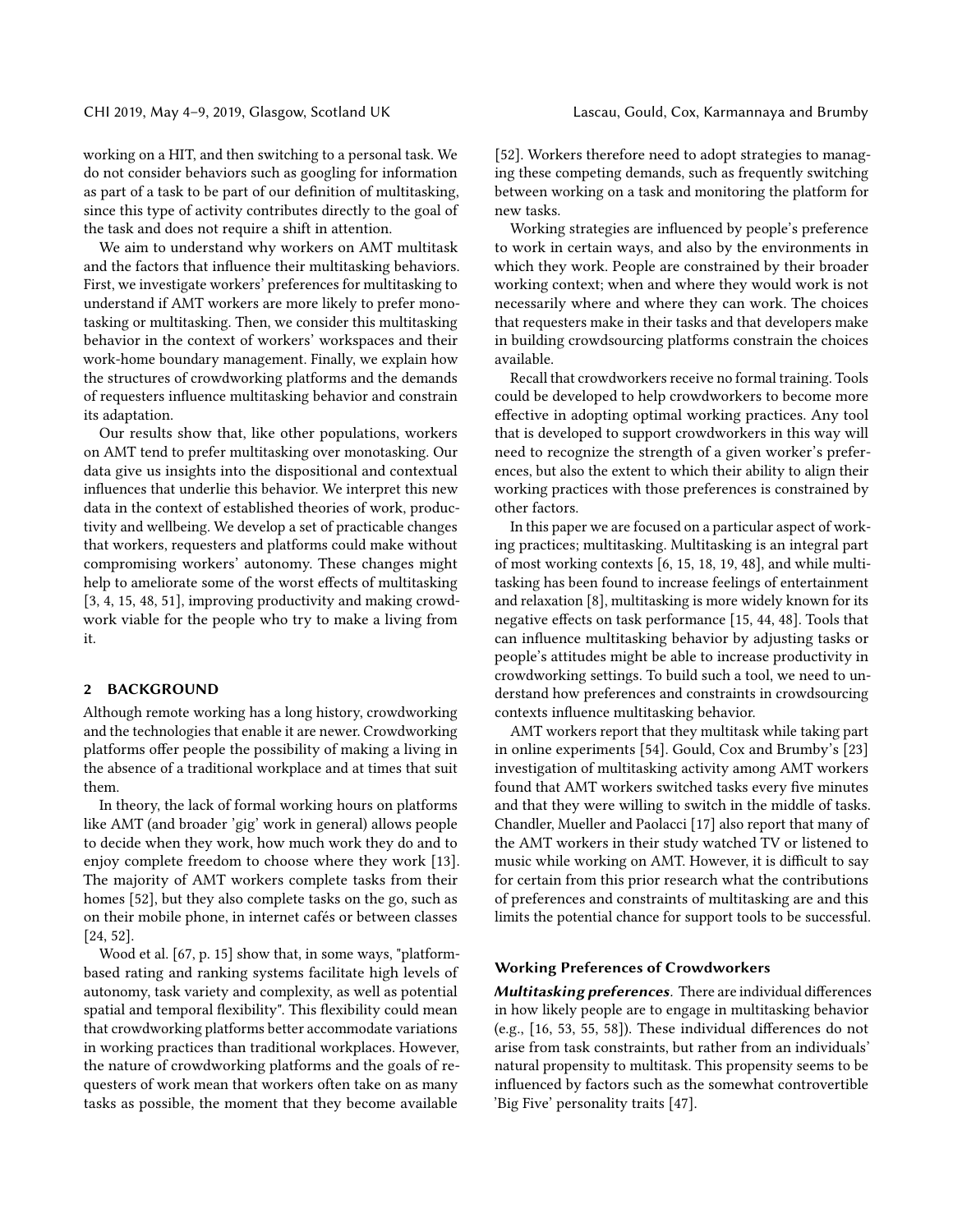Polychronicity, a preference for multitasking. Polychronicity describes the preference for doing several things at the same time. Köning and Waller [\[41\]](#page-13-10) note that the term 'polychronicity' should be used to describe people's preferences for doing multiple things at once, whereas people's actual behaviors, rather than attitudes, should be referred to as 'multitasking'. People with higher polychronic tendencies (i.e., polychronics) have a preference for multitasking, whereas people with lower polychronic tendencies (i.e., monochronics) prefer monotasking (i.e., executing tasks in sequence). Polychronicity is believed to be linked to job prosperity in domains that require high levels of multitasking, such as air traffic control [\[10,](#page-12-11) [46\]](#page-13-11).

Bluedorn et al. [\[10\]](#page-12-11) developed a short ten-item scale, the Inventory of Polychronic Values (IPV), that has frequently been used to probe attitudes toward multitasking behavior. Poposki and Oswald [\[57\]](#page-13-0) identify a potential issue with the IPV, which is that it conflates behaviors with attitudes; constraints from the broader context of work mean that behaviors and attitudes do not always align. They point out that there is a difference between individual attitudes and the broader cultural-level attitudes that exist in many workplaces. To overcome some of the limitations of the IPV, Poposki and Oswald develop the fourteen-item Multitasking Preference Inventory (MPI) [\[57\]](#page-13-0).

We use the MPI scale [\[57\]](#page-13-0) in our study to measure workers' individual polychronicity preferences and gauge their attitudes towards multitasking. We deploy the scale with minor modifications so that it refers to concepts that are salient in online crowdsourcing (e.g., assignment and task – which tend to be of short duration) rather than concepts that are not (e.g., project – which is of longer duration).

Work-life balance. People have strategies for switching quickly between the tasks they need to perform to get things done. They also organize their work at a higher level: when to work, how long to work for, what kinds of work to do. These decisions take place alongside decisions about non-working time with the aim of achieving work-life balance.

The term 'work-life balance' is defined as a situation in which "an individual is simultaneously able to balance the temporal, emotional and behavioral demands of both paid work and family responsibility" [\[26,](#page-12-12) p. 49] in order to achieve an ideal equilibrium of wellbeing in all aspects of one's life [\[40\]](#page-13-12). This is an area in which people exhibit individual differences.

However, just as people have preferences for multitasking, they also have preferences for how they balance work and non-work as they try to find work-life balance. Crowdworking is of interest here because it does not fit standard conceptualizations of work-life balance. One aspect of crowdworking that we are particularly interested in therefore is

the extent to which people maintain boundaries between work and leisure in crowdworking settings, where work and leisure are co-located and have more chance to be interposed.

Kossek et al.'s [\[39\]](#page-13-13) Work-Life Indicator scale seeks to understand work-life balance by identifying individuals' preferences for integrating or segmenting work and non-work aspects of their lives. We use this scale to explore the preferences of crowdworkers. If crowdworking offers true flexibility to workers, then we would expect their work-life balancing behaviors to align with their preferences.

Perhaps unsurprisingly, the concepts of work-life balance and polychronicity are related: Benabou [\[9\]](#page-12-13) found that people with high polychronic tendencies are more likely to overlap work and personal time. We therefore aim to understand how workers' multitasking preferences align with workers' work-life balance preferences.

Understanding work-life balance is important because we know from boundary theory research that one of the factors that influences people's satisfaction with their work-life balance is the extent to which they perceive that they are able to control the mixing of work and non-work activities [\[38\]](#page-13-14). Without control over boundaries, unwanted mixing of work and non-work activities can make people less productive [\[30,](#page-12-14) [31\]](#page-12-15).

#### Constraints on Working Preferences

So far, we have discussed people's preferences for organizing their work, both in terms of short-term multitasking and longer-term work-life balance. In theory, crowdworking provides workers with the flexibility, autonomy and control that enables them to align their behavior to their preferences. People who enjoy polychronic working could switch frequently. People who like to keep their work and non-work time separated could keep them entirely separate.

In reality, crowdworkers are subject to a number of different constraints which mediate the relationship between people's preferences and their behaviors. In crowdwork, we have identified three major sources of constraints: requesters, platforms, and personal context.

Requester imposed constraints. Simple, quick, independent microtasks like image labeling characterize much of the work on paid crowdsourcing platforms. Each of these small tasks has been designed by a different requester. Requesters, like workers, receive no formal training for their role. Each task, therefore, has its own set of requirements, instructions, quality criteria and interfaces to which the worker must adapt.

Investigations of patterns of activity have typically had the objective of forming a comprehensive understanding of how a particular task is performed (e.g., [\[37,](#page-13-15) [61,](#page-13-16) [66\]](#page-14-2)). In some scenarios, multitasking behavior is an integral part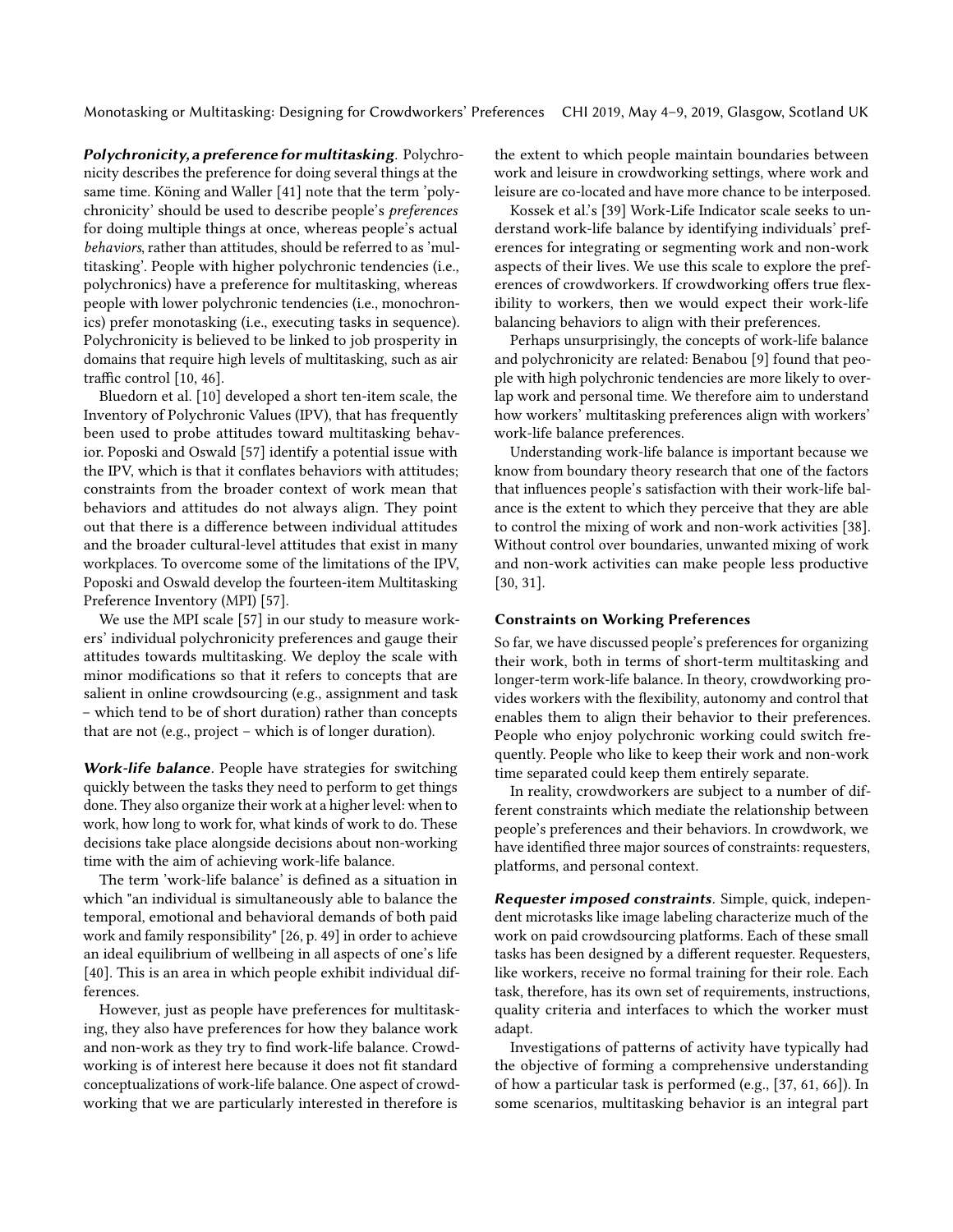of the process of task execution. Some tasks require volunteers to go and find out information before returning with an answer. For instance, crowd-based question and answer systems (e.g., [\[27\]](#page-12-16)) might require respondents to go search the web before they can return a response. Collaborative authoring of articles (e.g., [\[36\]](#page-13-17)) requires the recruitment of multiple information fragments to form a coherent narrative. This requirement to switch tasks to collect new information is common to many types of work (e.g., [\[32,](#page-12-17) [63\]](#page-13-18)).

Some tasks naturally require more concentrated effort than others. Requesters can also feel that their task requires focused attention to be completed to the required standard. They may engineer their tasks in such a way as to 'catch out' workers who are not providing focused attention [\[23\]](#page-12-8). Whether a task intrinsically requires focused attention or requesters feel that it does, participants will adapt their behavior to avoid having their work rejected [\[23\]](#page-12-8).

Requesters can also influence the behavior of workers through the time that that workers are given to complete a task and the amount of pay that requesters offer. Each requester can set their own task completion times, which workers must adhere to. The amount of time varies from task to task and requester to requester. If the worker does not manage to complete the tasks in the allocated amount of time, the task expires, and the worker might receive no pay. Therefore, a worker must adapt their multitasking strategy to each task. This is especially the case for tasks where there is a lot of work to be done in a small window.

Rates of pay also vary greatly as requesters have the freedom to decide on their own rates of pay. A requester could ask a worker to complete a task worth \$5 in 10 minutes or in 1 hour. This can create variations in hourly wage for the workers [\[25\]](#page-12-18). Workers might be inclined to take on several tasks of shorter duration with higher pay. To create support that helps workers and to make helpful recommendations for requesters, we need to know more about how the potentially naïve choices requesters make about their tasks constrain workers' ability to work in the way that they prefer.

Platform imposed constraints. Task management is also a significant part of crowdworkers' work [\[42\]](#page-13-19). Microtasks are usually independent, but this does not mean that they are completed in isolation: they need to be managed. For instance, workers on AMT spend a significant amount of time on task management [\[42\]](#page-13-19). This includes finding assignments, accepting them and making sure they are completed in the allotted time.

In a sense, platforms like AMT imply frequent task switching [\[23\]](#page-12-8). Tasks appear at irregular intervals throughout the day. Workers have only a small amount of time to accept tasks before other workers take their place. Although some

workers make use of tools to aid this task management process [\[33\]](#page-12-19), monitoring activities still consumes workers' time and attention. This unpaid task management effort is common across platforms [\[67\]](#page-14-1). To create support that helps workers and to make helpful recommendations for requesters, we need to know more about how the hard-to-change structural elements of platforms constrain workers' ability to work in the way that they prefer.

Constraints imposed by personal context. The final set of constraints on workers come from their circumstances. They include people's access to productivity-increasing technology, whether they have the space and furniture to work effectively, whether they are trying to do another job whilst they are working. Whether someone has caring responsibilities or a disability might also put constraints on the extent to which they can enact their multitasking and work-life balance preferences, or is forced to adopt a different strategy.

In crowdsourcing contexts, constraints in personal circumstances are by far the most poorly understood of our three types. They are also among the most important. For instance, having a support tool recommend that a worker interrupts themselves less if they are working and simultaneously caring for a toddler is not helpful. To create support that helps workers and to make helpful recommendations for requesters, we need to know more about how workers' personal circumstances constrain their ability to work in the way that they prefer.

#### Summary

For AMT workers, working on the platform is managed through instances of multitasking and "finding time and space within their lives" [\[24\]](#page-12-3). Constraints imposed on workers influence how, when and where people find this time and space.

In a context where workers receive no formal training, it makes sense to think about how workers can be better supported. However, any set of advice to workers and any support tools developed for their use will not be helpful unless they account appropriately for these constraints. Likewise, requesters receive no formal training on how to be a successful requester. To give recommendations to requesters that are likely to be practically useful to them, we have to first understand the preferences workers have and the constraints that they are working under.

At the moment, we know quite a lot about crowdworkers' working behavior. But we know nothing about crowdworkers' working preferences. Once these preferences are understood, we can begin to interpret their behavior in the context of tensions between such preferences and the constraints they are placed under.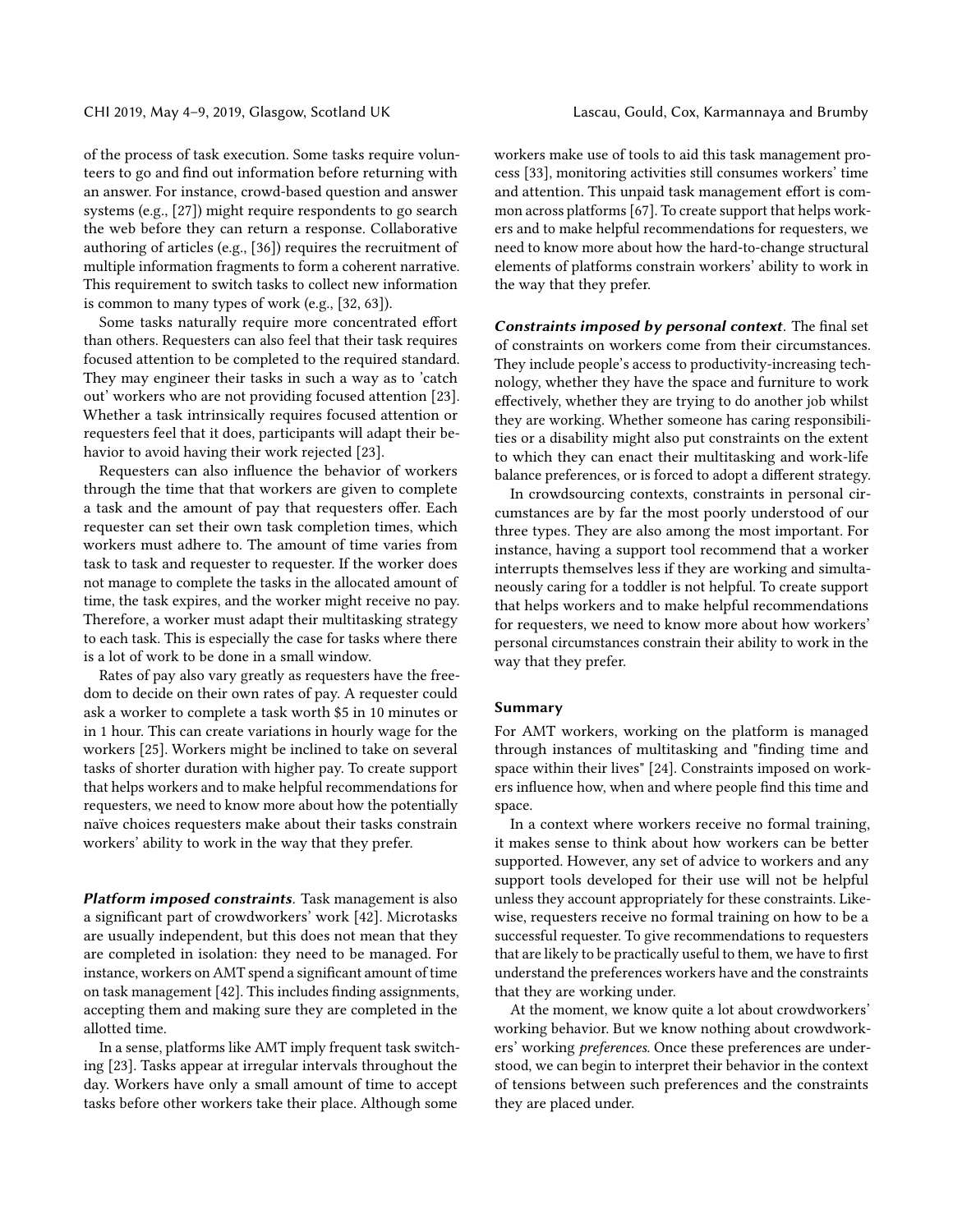We have identified three types of constraints: those imposed by requesters, those imposed by platforms and those imposed by personal circumstances. In particular, there is a complete lack of understanding in the literature, of the ways in which personal circumstances impact the behavior of crowdworkers. None of the three classes of constraint have been scrutinized in the context of workers' preferences. This might help to explain the lack of specific, evidence-backed recommendations that can be made to workers, requesters and platform designers.

To address these shortcomings and to make progress toward useful support tools, we asked 317 AMT workers about their working practices, such as task management strategies, and about their working preferences, such as preferences for multitasking, working environments and work-life boundary management. In the following section, we describe the method used in the study.

#### 3 METHOD

An online survey was administered on Amazon Mechanical Turk as a HIT. The questionnaire was administered in 36 batches at various times of the day over a two-month period.

#### **Participants**

A sample of 317 workers were recruited from AMT. Participation was restricted to experienced U.S.-based AMT workers. Participants were required to have completed a minimum of 10,000 HITs, and to have a task acceptance rate of at least 98%. The participation of the workers was voluntary and informed consent was obtained from all participants.

The HIT was advertised with a rate of pay of approximately \$6 USD for 30 minutes of work. Participants were also told that they would be paid an extra \$2 USD bonus for responses that showed a degree of thought and consideration. In practice, all work was accepted without precondition, and all participants received a \$2 USD bonus regardless of how they responded. This brought the hourly rate to approximately \$16 USD, including working on the questionnaire and reading instructions and debriefings.

#### Measures

The first part of the questionnaire contained questions about the participants (i.e., demographics) and their normal routine and habits while working on AMT. This included workers' ages, nationalities, educational attainment. This kind of data has been collected before (e.g., [\[20,](#page-12-20) [28,](#page-12-21) [59\]](#page-13-20)). We additionally collected data on where people worked and the kinds of equipment they were using to work. Examples of questions include: 'Most of the time where do you complete Amazon Mechanical Turk tasks?' and 'Which software items from the list do you use to aid your Amazon Mechanical Turk Work?'. The final part of the study was a mix of standard

questionnaires and questions specific to the study, focused on personality, multitasking preferences and working context which we describe below. Before we ran the study, three highly experienced Amazon Mechanical Turk workers critically reviewed the questionnaire to ensure the questions were accessible and that the proposed remuneration was fair. They were paid an agreed rate of \$20 USD. The reviews led to the adjustment of ambiguous language, but no major changes were made.

Polychronicity. In order to learn about workers' multitasking habits and preferences we measured polychronicity with the 14-item Multitasking Preference Inventory (MPI) [\[57\]](#page-13-0). Sample items from the scale include, 'I prefer to work on several projects in a day, rather than completing one project and then switching to another' and 'I would rather switch back and forth between several projects than concentrate my efforts on just one'. Polychronicity scores can range from 1 (Strongly Disagree) to 5 (Strongly Agree). The score is measured continuously by summing the scores. Possible scores range from 14 to 70, with higher scores indicating more polychronic behaviors and attitudes. We deployed the questionnaire with one modification, which was replacing the word 'project' with 'task' throughout the scale, to make it more relevant to the workers, e.g. 'I would rather switch back and forth between several tasks than concentrate my efforts on just one.'

Workspaces. We also explored the relationship between the space in which people work and the equipment they use. We asked the participants to think about the equipment that they use for work (e.g., 'Which software items from this list do you use to aid your Amazon Mechanical Turk work?') and to think more broadly about the space they work in. In particular, we were keen to understand whether crowdworkers are happy with their working environment and equipment or have to put up with them of necessity. Do they have to work in a busy space with roommates chatting or do they have somewhere quiet to work? Which work space do they prefer?

Task management questions. Participants were asked to indicate on a five-point Likert scale whether they agree or disagree with 18 statements about their task management routines and habits. Statements included: 'I feel that I have the best strategy for managing multiple tasks', 'I switch in the middle of tasks to check my progress on other tasks' and 'If a task is difficult I tend to switch to working on an easier task instead'.

As part of the survey, we also asked crowdworkers two open-ended questions regarding their task management strategies: 'What advice would you give about effective task management to someone just starting on AMT?' and 'Do you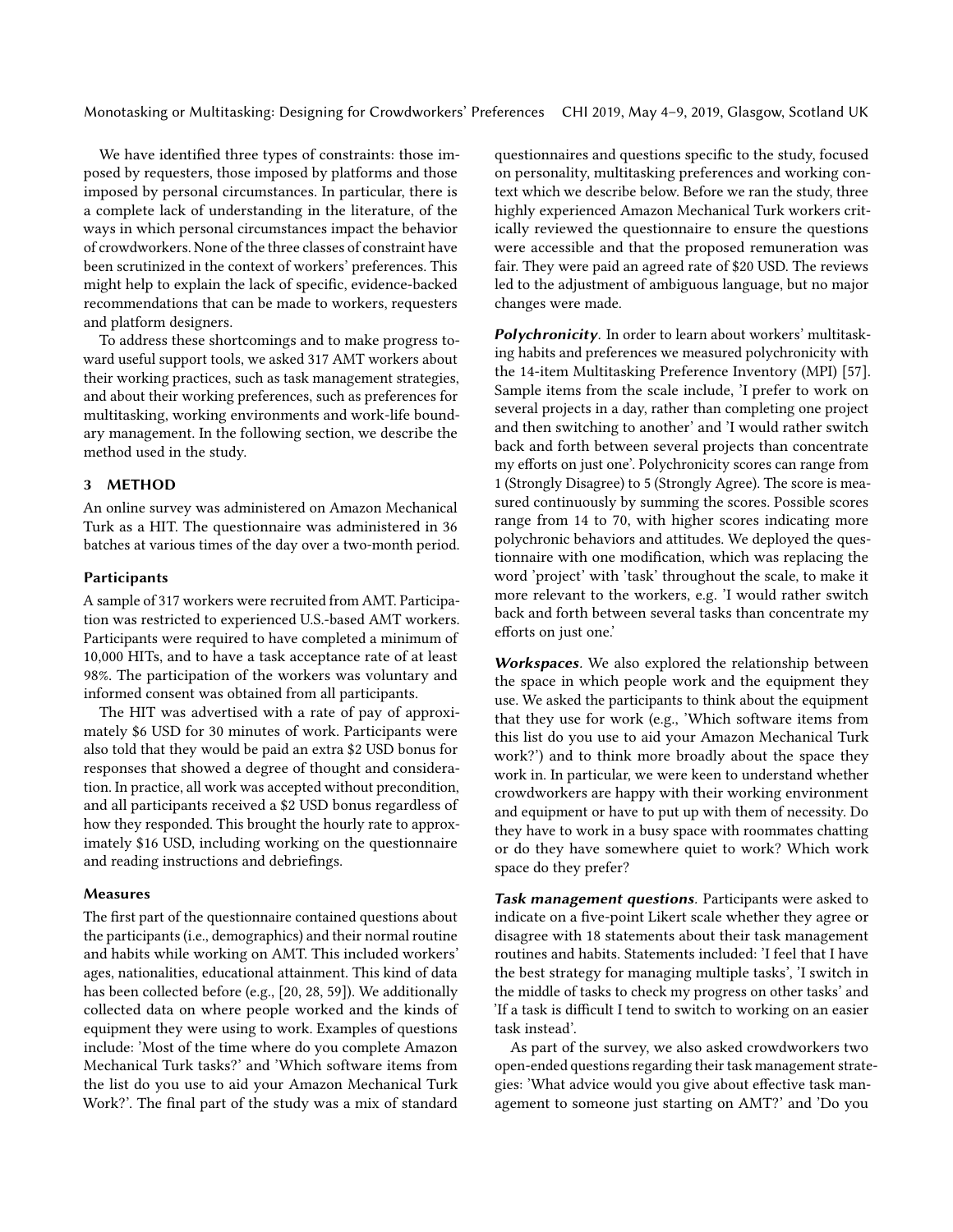have any particular strategies that help you focus on your work?'.

Work-Life Indicator. We administered the Work-Life Indicator Scale (WLI) [\[39\]](#page-13-13) to measure boundary management strategies. This is a 17-item 5-point Likert scale is split into five subsections and is comprised of five factors. The first two sections, 1) 'Nonwork interrupting work behaviors' (NWIW) and 2) 'Work interrupting nonwork behaviors' (WINW) focus on the extent to which people find their personal lives interrupt their working lives and vice versa. Example statements include 'I respond to personal communications (e.g., emails, text, and phone calls) during work' and 'I allow work to interrupt me when I spend time with my family or friends.'

The other three sections cover broader aspects of boundary management and family and work identities: 3) 'Boundary control' (BC) measures perceived boundary control over boundary crossing, e.g. 'I control whether I am able to keep my work and personal life separate'. Next, 4) 'Work Identity' (WI) and 5) 'Family Identify' (FI) measure the degree of identity with work and family roles. Sample statements include 'People see me as highly focused on my work' and 'I invest a large part of myself in my family life'.

We administered the questionnaire to all participants and asked them to consider 'work' to be any crowdsourcing work. WLI scores can range from 1 (Strongly Disagree) to 5 (Strongly Agree), and the score for each factor is calculated individually by taking the mean of the items.

Switching behaviors. While our participants worked through the scales that comprise the questionnaire, we also collected behavioral activity measures (telemetric data, i.e. key touches, scrolling behavior and tab switches). In this way we were able to examine whether our participants' self-reported behaviors aligned with observed behaviors. For example, were participants who self-reported high preferences for multitasking more likely to switch between tabs when completing the study than participants who self-reported as having low polychronic tendencies?

Additional measures. The following additional measures were also included but data from these scales is not reported in this paper: the positive and negative affect schedule (PANAS) [\[65\]](#page-13-21); mindful attention awareness scale (MAAS) [\[14\]](#page-12-22).

#### Procedure

Before agreeing to complete the HIT, workers were presented with an information page that contained all study information. They were told that they had one hour to fill out the questionnaire. After the participants accepted the task, they were taken to the main study and presented with the questionnaire. The participants were debriefed at the end of the task and email addresses were collected for future studies. Participants were paid within 24 hours of completing the task.

#### 4 RESULTS

In this section we present our empirical results and we confirm that AMT workers recognize a need for additional support and characterize their multitasking and work-life balance preferences. Then we consider how constraints that prevent participants from working in a way that suits them can be overcome.

#### Preparing Data for Analysis

Of the 317 participant responses collected from Amazon Mechanical Turk, 303 responses have been used in our analysis. We discarded responses from 14 workers who exhibited very high degrees of inattentiveness. To determine the degree of respondents' attentiveness we used reversed questions. Reverse questions are delivered in pairs; for instance, the questionnaire contained two questions about the effect of people's devices on their work:

"The device I used limits how effectively I can work"

"The device I use does not limit how effectively I can work" We had six pairs of these reversed questions in the study. Each of the six pairs of value was given a 'badness' rating. In the example given, answering 'Strongly agree' or 'Strongly disagree' to both of the questions gives a maximum 'badness' rating of 15. Less diametrically opposed responses were assigned lower badness scores. The maximum possible badness score was 90 (six sets, maximum of 15 points).

In our responses, the median badness score was 2, with a maximum of 42, including outliers. The mean badness score was 5.32 (SD = 6.96). Scores greater than 20 were excluded from the analysis. We used 20 as a cut-off point for identifying inattentive respondents as it is approximately equal to 2 standard deviations from the mean. All participants were paid regardless of whether we used their data.

#### Respondents

The 303 participants included in the analysis ranged in age from 20 to 69, with a mean of 37 ( $SD = 11$ ) and a median of 34. 161 respondents (52%) were male, 143 (47%) were female. One worker preferred not to disclose this information.

All workers were residents of the USA. 294 workers identified as being from the USA, 2 from Canada, 1 from Germany, 1 from Guyana, 1 from Hong Kong, 1 from Saint Kitts and Nevis, 1 from Pakistan, 1 from Panama, and 1 from Uruguay.

In terms of education level, 145 (47%) of the participants in the study reported holding bachelor's degrees. A further 138 reported holding high school diplomas (45%), nineteen reported holding master's degrees and two participants had doctorates.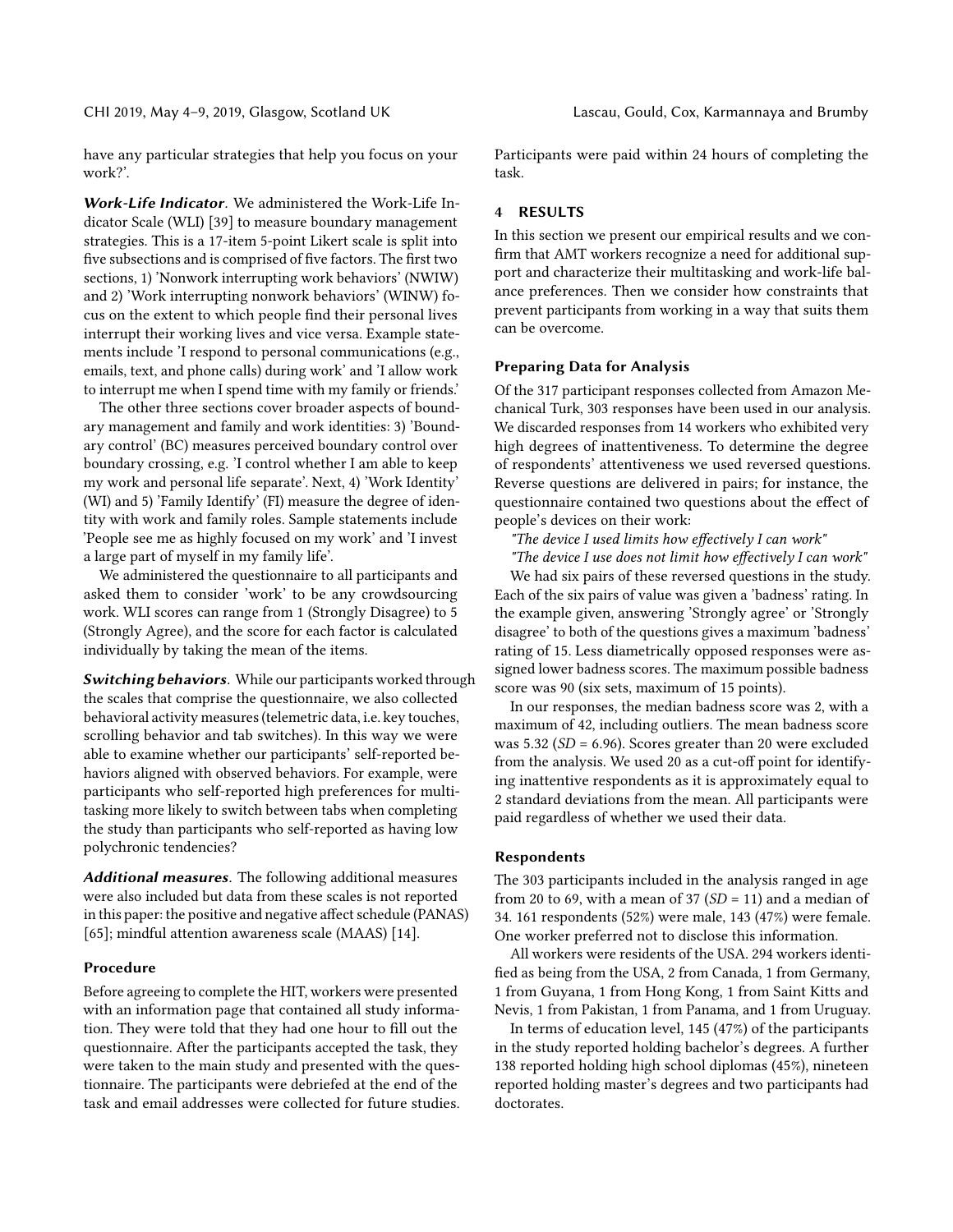The average amount of time that the workers spent on the platform is two and a half years ( $M = 2.42$ ,  $SD = 1.55$ ). The workers estimated spending on average five hours and ten minutes ( $M = 5.24$ ,  $SD = 3.22$ ) per session working on AMT in a day.

Of the 303 participants, 184 (60%) had other jobs apart from AMT, while 119 (40%) only worked on AMT. Those who completed AMT tasks from work said that they managed to squeeze in a few HITs during quiet times or during lunch breaks.

#### Do crowdworkers feel they struggle with staying focused?

Developing support tools and guidance for crowdworkers only makes sense if they feel they might benefit from new tools that would help them with their task management. If workers have found their own local optima, tools will not help them. Helpfully, most participants agree that most of the time they could be managing AMT tasks more efficiently  $(Q3.15, Mode = Agree, Median = Agree).$ 

Many workers ( $N = 217$ ) complained about getting distracted while completing tasks on AMT: "I think discipline is the key to task management. When using the internet it is very easy to become distracted with other sites. You have to force yourself to stay focused. I think developing habits helps a lot. You can also set a schedule - something like taking a 5 minute break each hour. Continually remind yourself that spending time on other things means that you're earning less money." – P144

Other digital distractions workers pointed to included watching videos online, listening to podcasts and watching TV. Distraction is clearly something that concerns workers.

The majority of the participants who reported having good levels of focus worked in private spaces that allowed them to concentrate on the task at hand. These spaces would lack distractions or only allow for a few.

When asked about where they complete AMT tasks most of the time, 296 participants (97%) said that they complete AMT from their homes. In the home, work is spread across the home office, bedroom and living room. 19 of the workers (6.22%) split their time equally working from both home and work. 10 participants (3.27%) said that they completed AMT tasks solely from work. Our sample had more participants working from private spaces (60%) than from shared spaces (40%). 55% of the workers recruited ( $N = 168$ ) worked on AMT from their home offices.

When asked what changes they would make to their workspaces, out of the workers who do not already work on AMT from a private space in their home  $(N = 128)$ , half (70, 55%) said that they would like to have a separate space in their home for working on AMT due to noise issues and interruptions: "I would first and foremost move it into a private



Figure 1: Distribution of switching durations

room. I miss out on numerous hits because I am unable to record audio or video due to the fact others are making noise around me or would be in the webcam video. It also provides many distractions since it's in the front room. A personal private room would be the best upgrade."  $-$  P92, MPI Score = 41

#### What are the multitasking preferences of the AMT workers?

Polychronicity scores from our data range from 14 to 69 (M MPI Score = 38.01,  $SD = 12.54$ ). 60% of our sample tend toward polychronicity and the remainder prefer monochronic working. The mean score in our sample is comparable to samples from other studies: a sample of 89 college students  $(M = 36, SD = 10)$  [\[64\]](#page-13-22), a sample of AMT workers  $(M = 42.42,$  $SD = 10.92$  [\[68\]](#page-14-3), and a sample of undergraduates ( $M = 38.36$ ,  $SD = 11.20$  [\[60\]](#page-13-23). Polychronicity was calculated by summing all of the answers to the MPI questionnaire, with items 4, 5, 6, 8, 10, 11, 13 and 14 reversed.

Workers were asked to comment on their strategies for staying focused while they were working. Some workers reported highly monochronic strategies: "I use noise canceling headphones. I tune out environmental noises or activities. I remain focused on what I'm doing. I do not engage in more than one activity at a time unless the HITs require me to do so. I do not eat or listen to music while I work on HITs. I tend to work when the environment is calm rather than when I know those around me will be active."  $-$  P225, MPI Score = 18

Others had far more polychronic approaches to their work: "I like to switch things up - variety is the spice of life - sometimes I listen to music, other times I don't - I take breaks when I start to feel my focus fading, stay up-to-date with different tasks." – P16, MPI Score = 52

As well as asking for their subjective experience, we also measured our participants' task switching behavior. Participants logged 2,283 tab switches in total. The average switch count per person was 7.53 ( $SD = 7.54$ , median = 5), with a range of 0 to 45 switches. In comparison, in Mark, Voida and Cardello's study [\[49\]](#page-13-24), information workers switched screen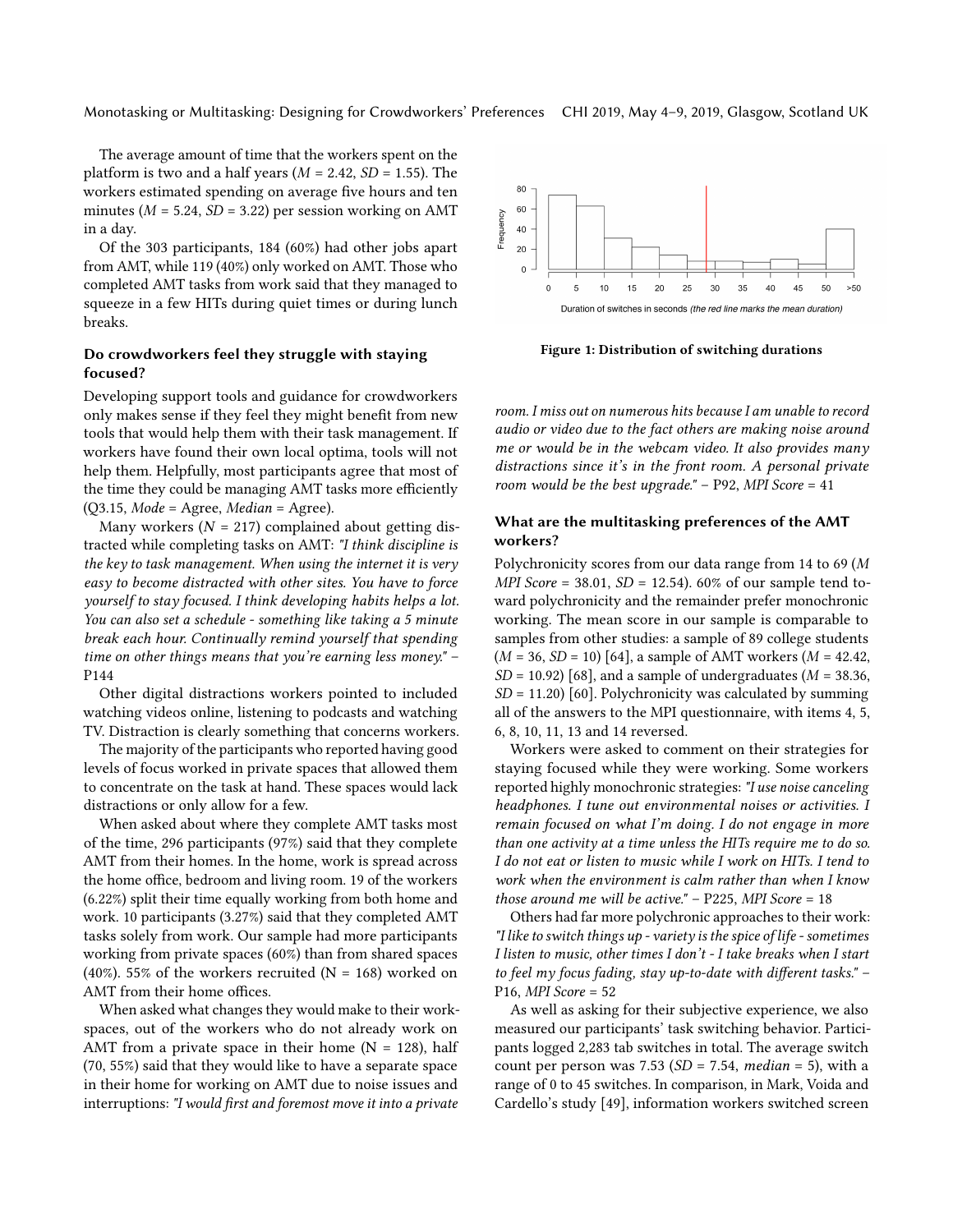CHI 2019, May 4–9, 2019, Glasgow, Scotland UK Lascau, Gould, Cox, Karmannaya and Brumby

windows 37.1 times an hour on average (SD = 31.4). 12 participants in our study did not switch at all from our task, or their switches were undetectable to us.

Participants switched for an average of 28.40 seconds. The shortest duration was 0.58 seconds and the longest duration was 11.5 minutes. Figure 1 shows the distribution of switching durations. The red line on the graph marks the mean duration. The distribution was positively skewed with a long tail: 77% of the switches were under 28 seconds, but the longest switch was greater than 10 minutes, which highlights occurrences where participants were likely distracted. To scale the distribution in one histogram, switches longer than 50 seconds are grouped as one bar.

The workers scoring higher on the polychronicity scale were more likely to spend a longer time away from the HIT per switch. A Spearman correlation coefficient was computed to assess the relationship between the length of task switches undertaken by our participants and their score on the polychronicity scale. There was a small positive correlation between the two variables ( $r_s = .136$ ,  $p = .018$ ). This suggests that despite the time pressures that workers are under, polychronic workers felt able, to some degree, to fully break from tasks and engage with them at a later time.

#### What are workers' work-life balance preferences?

As part of the survey, we administered Kossek et al.'s [\[39\]](#page-13-13) Work-life Indicator Scale (WLI) to address work-nonwork boundaries. We found that our sample looks like the 'Family guardians' identified by Kossek et al. [\[39\]](#page-13-13). 'Family guardians' is one of the six clusters ('Work warriors', 'Overwhelmed reactors', 'Family guardians', 'Fusion lovers', 'Dividers', 'Nonworkeclectics'), which describe boundary management patterns.

'Family Guardians' are characterized as family-centric individuals who identify strongly with their families and workplaces alike – they have fairy equal scores for work identity ( $M = 3.56$ ) and family identity ( $M = 3.80$ ), which are both above the mean. They also have high control over their work-life boundaries  $(M = 4.16)$ .

We see that workers who had higher instances of personal matters interrupting their work (NWIW on the WLI scale) were more likely to work on AMT from shared spaces. Results of an independent-samples t-test indicated that, on average, those working from shared spaces scored higher on  $NWIW$  ( $M = 3.68$ ,  $SE = 0.09$ ) than those working from private spaces ( $M = 3.39$ ,  $SE = 0.06$ ). This difference was significant  $(t(301) = 2.63, p = .009)$  and represented a reasonable effect (d = .32). This is expected, as shared spaces are known to invite more distractions and interruptions.

In our sample, there was no evidence of a relationship between polychronicity and perceived boundary control  $(r_s)$  $=$  -.037,  $p = .519$ ). This suggests that these concepts can be treated independently when designing support solutions.

#### 5 DISCUSSION

In this section we present our recommendations for supporting crowdworkers. The recommendations synthesize evidence from three sources: prior literature, our quantitative data (in the form of Likert-scale selections) and our qualitative data from our free-text responses.

Our recommendations are based on the idea that workers will be most content when they are able to work in ways that align with their preferences. Constraints imposed by requesters, platforms and workers' own lives significantly control the degree of fidelity between these preferences and how people behave. Therefore, our recommendations focus on how constraints on workers can be most easily relaxed. The creators of the constraints have it within their power to relax these constraints, whether they are workers, requesters or platform designers.

#### Design Recommendations

Our aim is to support different working preferences on platforms like AMT. The first step we took was to understand why crowdworkers choose to multitask and the factors that constrain their multitasking behaviors. While we agree that it is difficult to fundamentally redesign large platforms like AMT, we believe that it is possible for task designers (the requesters) and for platform designers to better accommodate workers' preferences (e.g., multitask vs. monotask). As progress toward this goal, we arrive at Design Recommendations that consider factors that constrain workers' multitasking behaviors.

#### Recommendations for Workers

Workers have to reconcile the constraints placed on them with their preferences. Any support system should help workers to identify the personal constraints they have, avoiding giving advice about immutable constraints. At the same time, it should encourage them to think about constraints that they might be able to loosen.

Participants volunteered clear examples of personal constraints influencing their task management: "If kids are at school/napping I will turn on some music to power through a batch that doesn't take much concentration. I try to work during times I know the kids are being independent or napping." – P28, MPI Score = 43

W1. Dedicating a monitor to AMT work. When asked what advice they would give about effective task management to someone just starting on AMT, workers who have scored highly on the polychronicity scale (scores of 58, 56, 54, 53, etc.) said that they would recommend getting a second monitor: "I would tell them to absolutely get a second monitor, and set it up to have one of the forums on it, to look for HITs, also other tabs on it that you don't need all the time, then the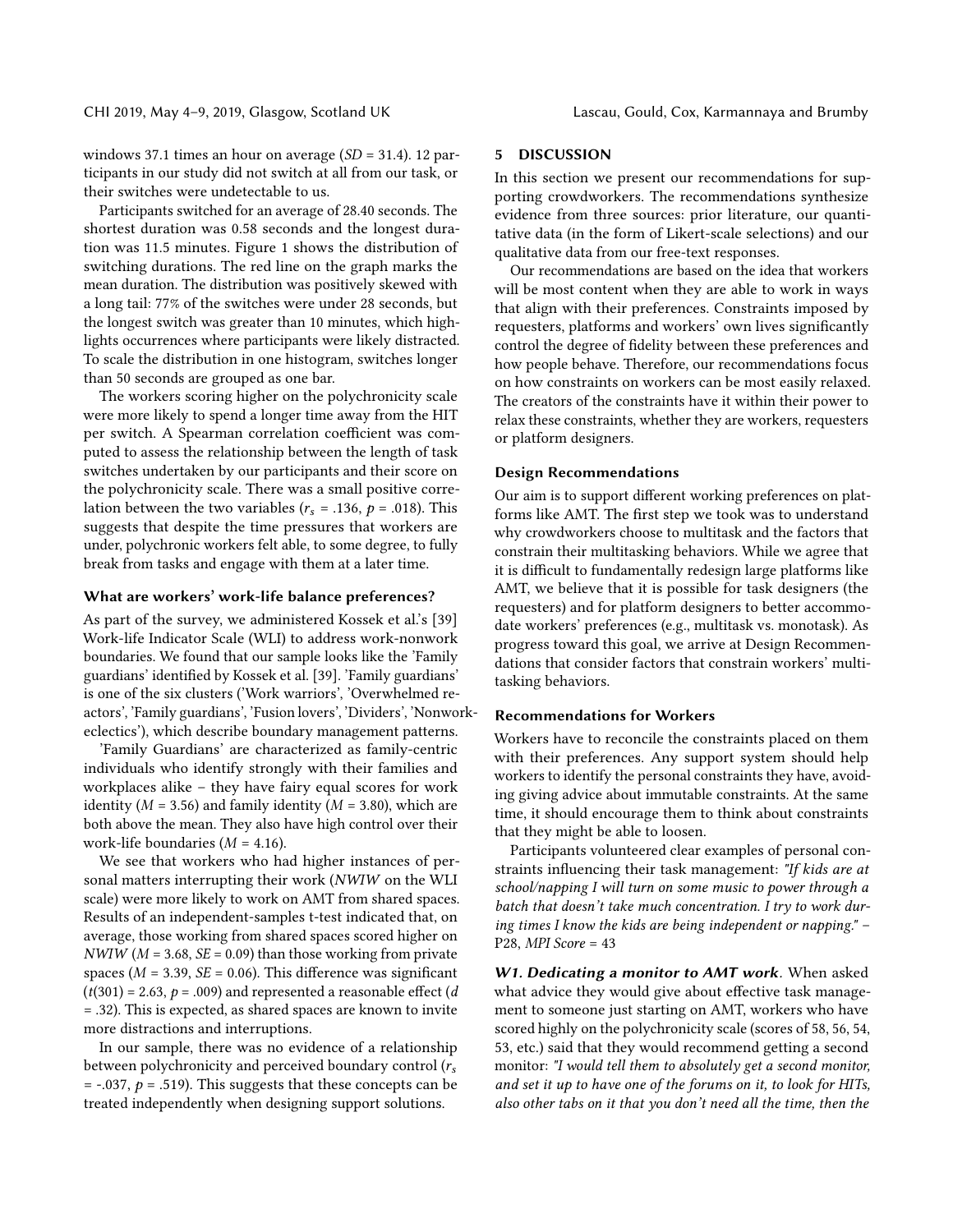monitor in front of you has what you're working on". - P318, MPI Score = 56

Not everyone can afford a second screen, though–a personal constraint. Instead of having to buy new equipment a common alternative strategy seems to be tiling windows on the screen. This strategy allows the workers to achieve the same effect without the additional monitor. The strategy has been observed in e-learning environments [\[56\]](#page-13-25).

"I have one monitor dedicated to Mturk. I have Chrome running on it. 75 percent of the screen is workspace where I keep AMT tabs open like the AMT page and the survey page. On 20 percent of the screen I run a separate chrome tab running HITscraper, a program that continually checks AMT for new surveys and sorts them by color/payrate/Turkopticon rating/etc. The remaining 5 percent I keep a word document open where I copy/paste important information like the survey consent page (especially contact information) as well as any information from the survey itself I am allowed to copy." – P84, MPI Score  $= 58$ 

W2. Dedicating a quiet workspace for AMT work that is less likely to lead to interruptions. We know reducing the frequency of interruptions can improve well-being and performance in workplaces [\[50\]](#page-13-26). We wanted to know if specific workspaces can have an influence on workers' levels of focus, since lack of focus can be detrimental to productivity [\[48\]](#page-13-1).

Our results suggest that respondents who worked on AMT from private spaces had good levels of focus, and that over half of the workers who work from a shared space would like to have a separate space in their home for uninterrupted AMT work. For some people, it is not a lack of space that is the challenge, but balancing their other commitments with what would be best for work: "My problem is that I have to work in my living room because I'm a stay at home mom - I prefer to work upstairs in our attic office, but it's not a good space for my toddler. So I would like to have a desk to work at down in the living room so I could use a mouse and 2-monitor setup, but we don't have space right now because there are so many baby things in here."  $-$  P6, MPI Score = 25

But not all workers would like to have a separate space for working on AMT or to eliminate interruptions altogether. For a large number of workers, being able to work on AMT from their homes provides them with the opportunity to be close to their families: "Well, there's things I could change to make working easier with less distractions, but I watch my 3-year-old daughter full time at home. As you can imagine, there are plenty of interruptions, but it's not like I want to eliminate them. My daughter is more important than my work at MTurk, so I strive for a good balance between the two." – P104, MPI Score = 58

It is clear from our data that having access to quiet spaces makes people feel more productive and focused. But there are a number of personal constraints that mean that 'try and find a quiet space' would not be practical for many workers. Likewise, obvious advice like using headphones isn't always an alternative: "I sometimes have to work while the tv is on in another room and while I can't see it, I can hear it and it's bothersome. I have a set of headphones but I don't use them to block out noise like that."  $-$  P144, MPI Score = 43

Rather than have participants try and change their environment, it might make more sense for a support tool to recommend different kinds of tasks to people working in noisy settings; filtering out tasks that require audio classification or deep engagement with text. The work adapts to the worker, rather than vice versa.

W3. Keeping an eye on times. When asked what advice they would give about effective task management to someone just starting on AMT, a large number of the workers who have scored highly on the polychronicity scale (scores of 63, 56, 54, 51, etc.) said that by monitoring the time limits of the HITs that they have in the queue they can make sure that they work on all of the HITs, and that none of them will expire: "Tasks are timed so make sure that you're always aware to how much time you have to do them. Always give yourself more time than you think it'll take just to be on the safe side. Follow forums where people will give you more accurate times on how long the tasks actually take." – P153, MPI Score = 54

Participant 123 adds: "To someone just starting on AMT, I recommend resisting the temptation to get carried away with doing too many tasks at once. I have had instances where multiple tasks 'timed out' on me because I had them waiting in the queue and couldn't get to them quickly enough. So pacing oneself is important. I also note that there are certain requesters whose hits I enjoy and therefore I get an idea of when these are posted and try to make room in my schedule for those tasks. Specific tools like Turkmaster, Hit Scraper, and Turkopticon are invaluable for managing tasks. I wish I had installed these immediately after I registered at AMT." – P123, MPI Score = 57

#### Recommendations for Task Designers

We appreciate that some of our worker-centric design recommendations are often found on crowdsourcing forums. We believe that having evidence from our data to back some of the workers' well-shared 'folk theories' is necessary for building tools for helping crowdworkers. Additionally, since task designers do not receive training on how to get the best out of their workers, we hereby present four design recommendations that requesters can consider to alleviate any task constraints put on the workers.

R1. Give workers plenty of time to complete the tasks. Our analysis indicates that polychronic workers were likely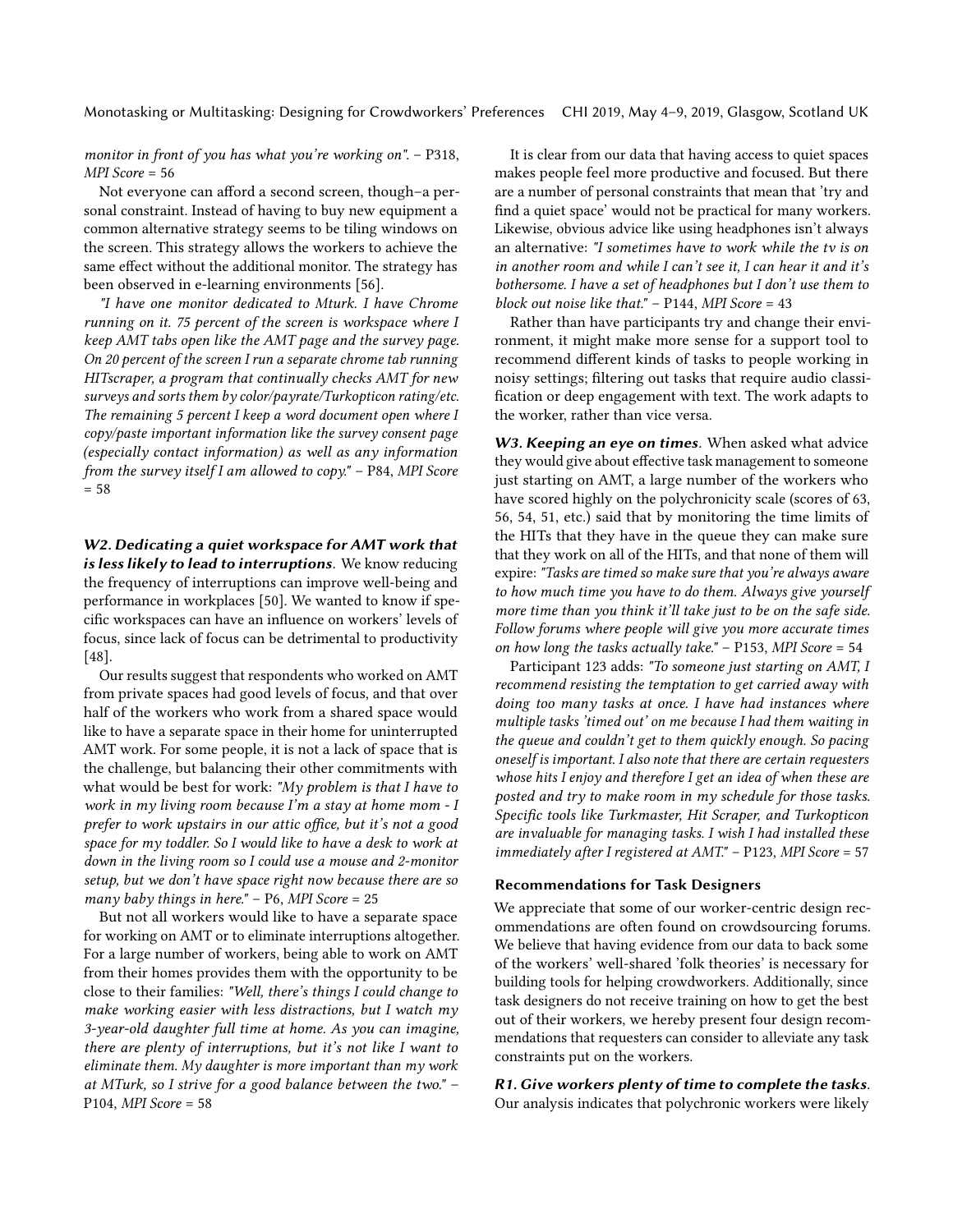to spend a longer time away from the HIT per switch. As time is crucial on AMT, if workers with higher polychronic tendencies choose to work on multiple things at once, this might mean that they require more time to finish their tasks. Luximon and Gooenetikkele [\[45\]](#page-13-27) found that in the case of tasks with different priorities, people with higher polychronic tendencies did not adjust their strategy as much as people with lower polychronic tendencies, who adjusted their strategy to give the task with the higher priority more attention.

Giving workers plenty of time to complete their task will also be beneficial for both polychronics and monochronics because it puts one less constraint on workers' strategies. With relatively short times, participants have to prioritize finishing quickly over everything else: "I always make sure I look at the time on the hit. I can then decide if I will do it right that second, or be able to finish what I am doing so that I can go back to it when I am done with the task at hand." – P18, MPI Score = 42

We know from HCI research that when people are told to work quickly and accurately, they inevitably have to find equilibrium [\[7,](#page-12-23) [11\]](#page-12-24). Under serious time pressure, speed will be favored over accuracy.

R2. Make sure the task is responsive. As many workers sometimes split their screen into multiple windows during AMT work, making sure that the content on the page will move with the page is important. For an optimal viewing experience, requesters should ensure that if workers are going to resize the windows, the HIT will resize accordingly. Docking windows can help users perform multiple tasks in parallel faster and more efficiently [\[62\]](#page-13-28).

Furthermore, we know from research on crowdworkers that any kind of delay in tasks will encourage workers to switch to other activities [\[22,](#page-12-25) [23\]](#page-12-8). This is not surprising; AMT workers do not get paid for the amount of time they work but for what they produce and so have a strong incentive to maximize their productivity in a given time period.

#### R3. Encourage workers to return to the task (or to AMT).

Workers complained about getting distracted with other things on the internet while completing tasks on AMT: "The biggest distraction I have to deal with is other people and the demands they place upon me. My second biggest distraction is the web and the infinite amount of interesting information out there. I can listen to music and it helps me focus most of the time but every now and then I'll get distracted trying to find the perfect song on YouTube and I'll go down a rabbit hole and I'll end up spending a few hours watching old music videos and just wasting way too much time instead of getting anything done." – P219, MPI Score = 47

When the workers are finished with a task (especially if the task is outside of AMT, e.g. a questionnaire in Qualtrics [\[1\]](#page-11-3)), requesters should make sure that they provide workers

with a link to return to the AMT dashboard. In this way, workers can return to the platform in the event they get distracted.

R4. Pay well. As pay can be quite low on AMT, workers can choose to work on multiple tasks at once as a way of generating a higher income in a shorter period of time. In our study, in terms of the data quality, workers who switched more did not perform worse than workers who avoided switching. Maybe the fact that the pay was good for workers in our study explains why workers were able to prioritize our task: "[ $\ldots$ ] I think my level of focus is mostly related to the hourly pay. If it's high enough, I can put aside distractions and really focus for hours on end."  $-$  P66, MPI Score = 26

Participant 27 adds: "The only strategy I use is to turn off my HIT notifiers if I find a high-paying task that requires complete focus. I do not usually multitask as I find it hurts concentration, but I leave my HIT notifier on so that I do not miss other tasks. For HITs such as this one where the pay is substantially higher than the tasks I normally take, I turn off all other distractions so that I can completely focus on a single task."  $-$  P27, MPI  $Score = 65$ 

Also, in our study, workers with higher polychronic tendencies did not perform worse than monochronic workers. We note from the literature that whereas polychronicity is a preference, multitasking is a behavior that can change during the day depending on factors such as opportunities that arrive, interruptions, or unplanned tasks at work [\[35\]](#page-12-26).

#### Recommendations for Platform Designers

Crowdsourcing platforms are not always known for being responsive to the needs of workers or requesters. Nevertheless, there are features that a platform could introduce which would allow workers more freedom with their behaviours and improve overall work quality.

PD1. Allow workers to auto-save work in progress. Our analysis indicated that polychronic workers were likely to spend a longer time away from the HIT per switch. For anyone who switches between tasks, it is important that their work does not get lost. Auto-saving the work can ensure that workers who choose to switch rapidly between task will not lose their progress on the task. Knowing that 40% of the workers in our study worked in shared spaces, and might, therefore, get interrupted, it is important that their progress on the task(s) gets saved.

PD2. Allow workers to set goals. Leveraging Locke's Goal-Setting Theory [\[43\]](#page-13-29), we recommend that platform designers build tools which allow workers to set goals for their work sessions. Goal-setting, for instance, can increase the amount of contributions made in citizen scientists' sessions in online communities [\[29\]](#page-12-27).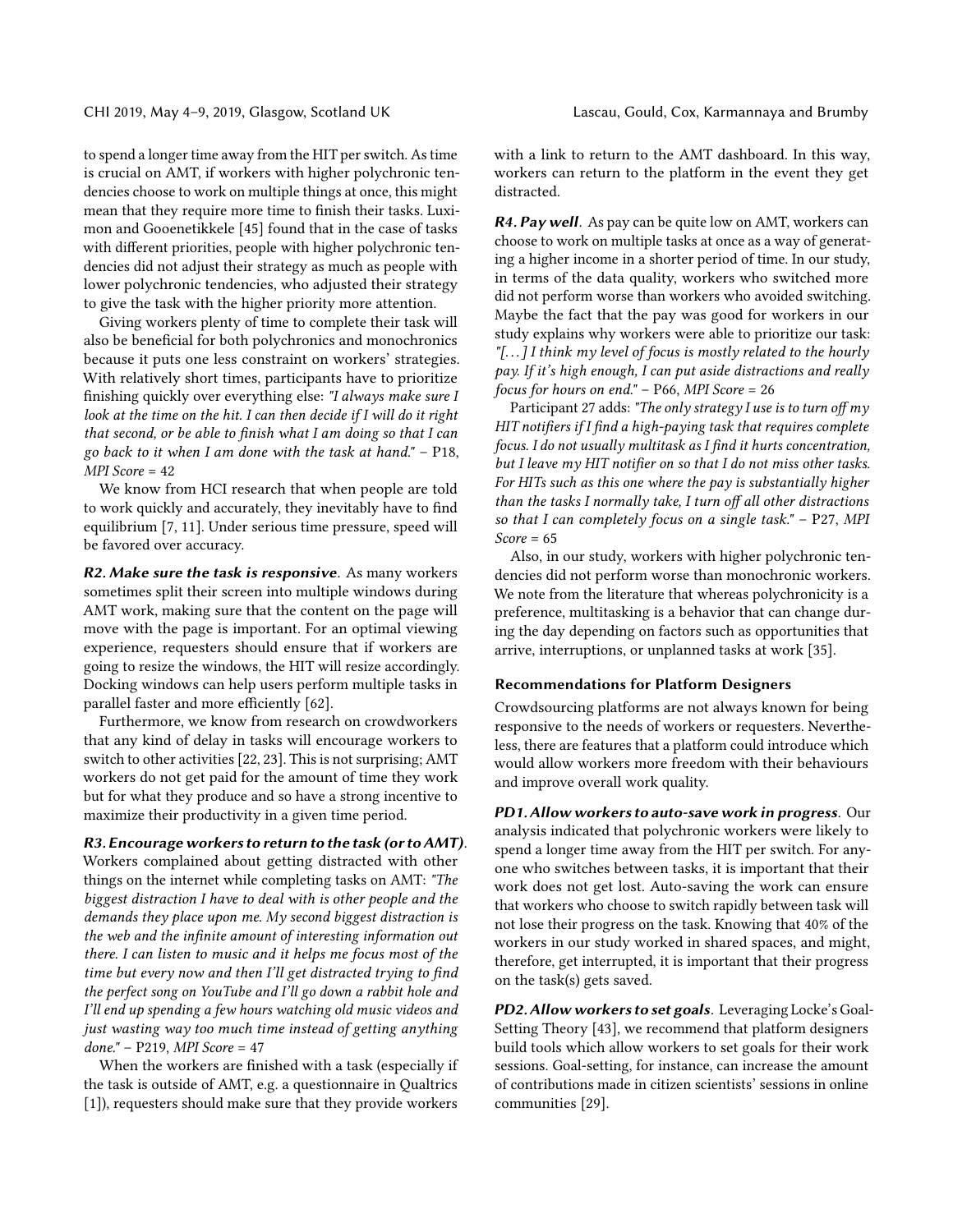In our study, workers with high polychronic tendencies suggest that workers should set goals that they can work towards: "Set goals and work towards them - it is easy to get sucked into working many hours for very little money. [. . . ] I set up my day into chunks where I commit to working with a monetary goal in mind (or a number goal if I am close to a milestone). Once that goal is reached I usually will take a break and set another goal to pursue. I find that I absolutely need the periodic breaks to stay focused or I will wander off to look through the internet."  $-$  P27, MPI Score = 65

Setting goals before starting a work session can help workers determine how much time they might want to spend on the working session, or how much money they would like to make in the session. Referring back to their goals during the day might lower any impulses to work on too many things at once.

#### PD3: Recontextualize the work on return from a switch.

After returning to a task after a long switch, workers could be reminded about what they have to do on the task (e.g., what the task is about, how much of the task they have remaining, how much money they have made so far, etc.). The workers could also be provided with information about when they have made the switch (and for how long) [\[12\]](#page-12-28).

We know that these kinds of place-keeping tools are a good idea. Kern et al. [\[34\]](#page-12-29) found that showing people where they were last working before they were interrupted significantly improved the speed with which they could resume work.

This recommendation can help workers understand their switching behaviors by revealing how much time they have spent away from the task.

PD4: Allow workers to take notes on tasks. Taking notes on tasks could enable workers to offload information about the task at hand right before making a switch. On return from the switch, the notes can act as a trigger for their delayed intentions [\[21\]](#page-12-30).

"Over the years, I have developed custom spreadsheets for tracking goals, bills, income, task/time analysis, etc. I've turked away from my computer before and found it very frustrating to not have my spreadsheets. They help me focus on what I need to accomplish and how productive I'm being. My income has been increasing because of this." – P112, MPI Score = 45

#### Limitations

Having discussed our design recommendations with reference to our own data and existing literature in the section above, we now consider the limitations of our approach.

Our survey focused on AMT workers in the US. The sampling strategy might have omitted potential participants from different locations who might work under different kinds of constraints, particularly from a personal perspective. Our

study also focused on experienced AMT workers, with histories of producing high quality work. This biases their experiences; to be successful they must have discovered good strategies for managing the tensions between preferences and constraints. This form of survivorship bias in the data could be ameliorated by recruiting very new AMT workers without any restrictions on their track-record. Inexperienced or unsuccessful AMT workers might provide radically different perspectives on what kind of support would be most useful to them.

#### 6 CONCLUSION

Crowdworkers generally receive no real training on how best to manage their tasks and time. Building a nuanced understanding of workers' multitasking preferences, behaviors and habits is the starting point to creating tools that support workers. Our work helps to explain why crowdworkers may struggle with focus levels and attention, how they could alter their working conditions (especially physical and digital spaces) to address this, and what the requesters and platform designers can do in order to improve productivity. We propose tools to help workers understand their multitasking behaviors and preferences, and support behavior change for workers that may be looking to change the way they work. The tools should expressly avoid making value judgments about behavior. The objective is not to tell people they are not working hard enough – it is to help them align their habits more closely to their objectives.

#### ACKNOWLEDGMENTS

We thank Kristy Milland for giving our questionnaire the benefit of her substantial experience and expertise. Likewise, we also would like to thank Manish Bhatia and Marie Mento for their input. We thank the workers who took the time to participate in our study. A lot of effort went into so many of the fascinating responses. Finally, we thank Jake Rigby and Judith Borghouts for helping us visualize the data. This work was supported by the UK Engineering and Physical Sciences Research Council grant EP/L504889/1.

#### **REFERENCES**

- <span id="page-11-3"></span>[1] [n. d.]. Qualtrics: The Leading Research & Experience Software. Retrieved September 20, 2018 from<https://www.qualtrics.com/>
- <span id="page-11-0"></span>[2] [n. d.]. Turker Nation : Our mTurk Forum helps you earn money online with Amazon mTurk. Retrieved September 20, 2018 from <http://turkernation.com/>
- <span id="page-11-1"></span>[3] Rachel Adler and Raquel Benbunan-Fich. 2012. The effects of positive and negative self-interruptions in discretionary multitasking. In Proceedings of the 2012 ACM annual conference extended abstracts on Human Factors in Computing Systems Extended Abstracts - CHI EA '12. ACM Press, Austin, Texas, USA, 1763. [https://doi.org/10.1145/2212776.](https://doi.org/10.1145/2212776.2223706) [2223706](https://doi.org/10.1145/2212776.2223706)
- <span id="page-11-2"></span>[4] Erik M. Altmann, J. Gregory Trafton, and David Z. Hambrick. 2014. Momentary interruptions can derail the train of thought. Journal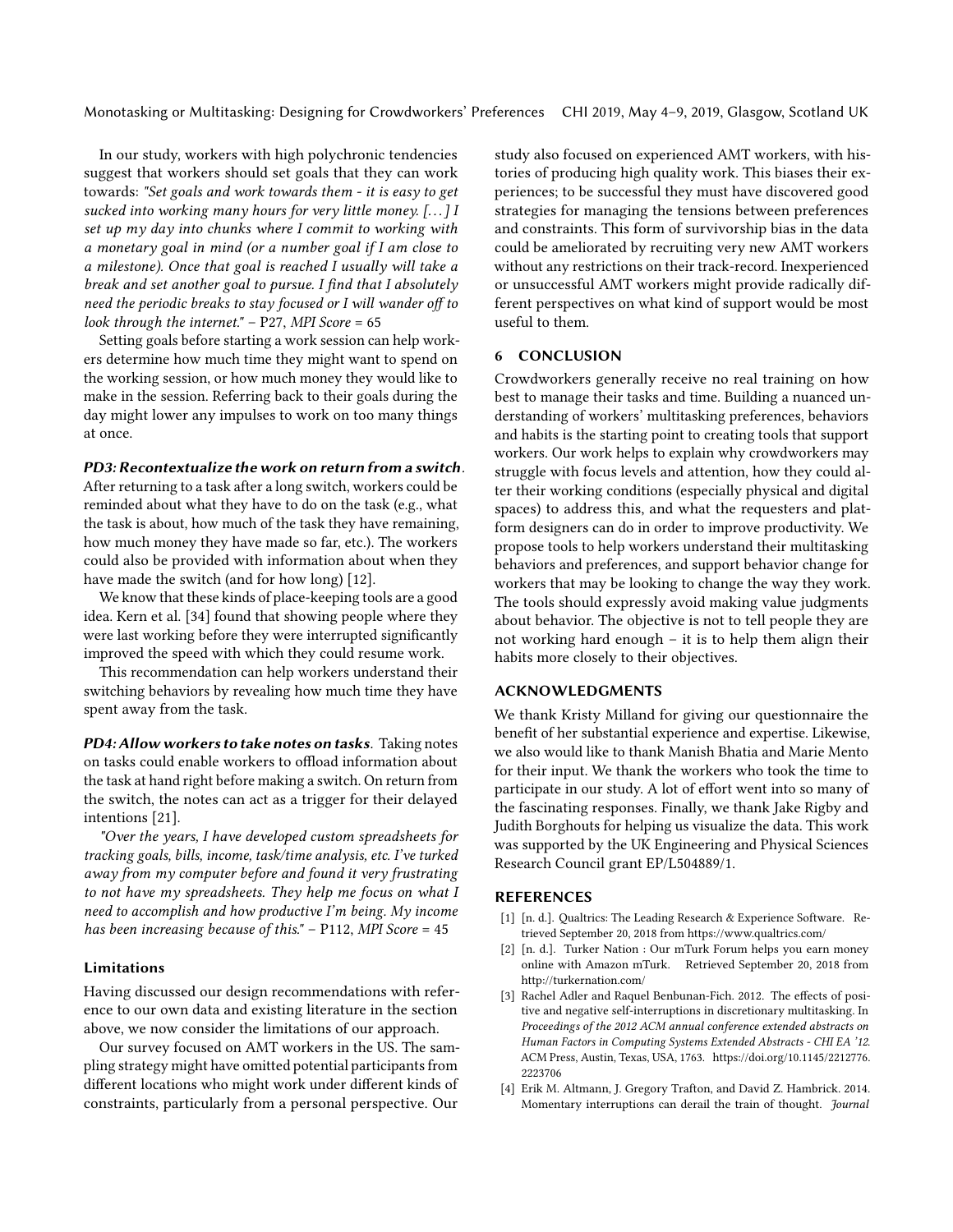#### CHI 2019, May 4–9, 2019, Glasgow, Scotland UK Lascau, Gould, Cox, Karmannaya and Brumby

of Experimental Psychology: General 143, 1 (2014), 215–226. [https:](https://doi.org/10.1037/a0030986) [//doi.org/10.1037/a0030986](https://doi.org/10.1037/a0030986)

- <span id="page-12-0"></span>[5] Amazon Mechanical Turk. [n. d.]. Amazon Mechanical Turk. Retrieved September 20, 2018 from<https://www.mturk.com/>
- <span id="page-12-4"></span>[6] Lisanne Bainbridge. 1999. Processes underlying human performance. Handbook of aviation human factors (1999), 107–171.
- <span id="page-12-23"></span>[7] Nikola Banovic, Tovi Grossman, and George Fitzmaurice. 2013. The effect of time-based cost of error in target-directed pointing tasks. In Proceedings of the SIGCHI Conference on Human Factors in Computing Systems. ACM, 1373–1382.
- <span id="page-12-7"></span>[8] Mark W Becker, Reem Alzahabi, and Christopher J Hopwood. 2013. Media multitasking is associated with symptoms of depression and social anxiety. Cyberpsychology, Behavior, and Social Networking 16, 2 (2013), 132–135.
- <span id="page-12-13"></span>[9] Charles Benabou. 1999. Polychronicity and temporal dimensions of work in learning organizations. Journal of Managerial Psychology 14, 3/4 (June 1999), 257–270.<https://doi.org/10.1108/02683949910263792>
- <span id="page-12-11"></span>[10] Allen C. Bluedorn, Thomas J. Kalliath, Michael J Strube, and Gregg D. Martin. 1999. Polychronicity and the Inventory of Polychronic Values (IPV): The development of an instrument to measure a fundamental dimension of organizational culture. Journal of Managerial Psychology 14, 3/4 (June 1999), 205–231.<https://doi.org/10.1108/02683949910263747>
- <span id="page-12-24"></span>[11] Peter Bogunovich and Dario Salvucci. 2011. The effects of time constraints on user behavior for deferrable interruptions. In Proceedings of the SIGCHI conference on human factors in computing systems. ACM, 3123–3126.
- <span id="page-12-28"></span>[12] Judith Willemijn Borghouts, Duncan P. Brumby, and Anna L. Cox. 2018. Looking Up Information in Email: Feedback on Visit Durations Discourages Distractions. In Extended Abstracts of the 2018 CHI Conference on Human Factors in Computing Systems - CHI '18. ACM Press, Montreal QC, Canada, 1–6.<https://doi.org/10.1145/3170427.3188607>
- <span id="page-12-2"></span>[13] Robin Brewer, Meredith Ringel Morris, and Anne Marie Piper. 2016. "Why would anybody do this?": Understanding Older Adults' Motivations and Challenges in Crowd Work. In Proceedings of the 2016 CHI Conference on Human Factors in Computing Systems - CHI '16. ACM Press, Santa Clara, California, USA, 2246–2257. [https://doi.org/10.](https://doi.org/10.1145/2858036.2858198) [1145/2858036.2858198](https://doi.org/10.1145/2858036.2858198)
- <span id="page-12-22"></span>[14] Kirk Warren Brown and Richard M. Ryan. 2003. The benefits of being present: Mindfulness and its role in psychological well-being. Journal of Personality and Social Psychology 84, 4 (2003), 822–848. [https:](https://doi.org/10.1037/0022-3514.84.4.822) [//doi.org/10.1037/0022-3514.84.4.822](https://doi.org/10.1037/0022-3514.84.4.822)
- <span id="page-12-1"></span>[15] Duncan P. Brumby, Dario D. Salvucci, and Andrew Howes. 2009. Focus on driving: how cognitive constraints shape the adaptation of strategy when dialing while driving. In Proceedings of the 27th international conference on Human factors in computing systems - CHI 09. ACM Press, Boston, MA, USA, 1629.<https://doi.org/10.1145/1518701.1518950>
- <span id="page-12-10"></span>[16] David M Cades, David G Kidd, Eden B King, Patrick E McKnight, and Deborah A Boehm-Davis. 2010. Factors Affecting Interrupted Task Performance: Effects of Adaptability, Impulsivity and Intelligence. th ANNUAL MEETING (2010), 5.
- <span id="page-12-9"></span>[17] Jesse Chandler, Pam Mueller, and Gabriele Paolacci. 2014. Nonnaïveté among Amazon Mechanical Turk workers: Consequences and solutions for behavioral researchers. Behavior Research Methods 46, 1 (March 2014), 112–130.<https://doi.org/10.3758/s13428-013-0365-7>
- <span id="page-12-5"></span>[18] Carey D Chisholm, Edgar K Collison, David R Nelson, and William H Cordell. 2000. Emergency Department Workplace Interruptions Are Emergency Physicians "Interrupt-driven" and "Multitasking"? Academic Emergency Medicine 7, 11 (2000), 1239–1243.
- <span id="page-12-6"></span>[19] Mary Czerwinski, Eric Horvitz, and Susan Wilhite. 2004. A diary study of task switching and interruptions. In Proceedings of the 2004 conference on Human factors in computing systems - CHI '04. ACM Press, Vienna, Austria, 175–182.<https://doi.org/10.1145/985692.985715>
- <span id="page-12-20"></span>[20] Djellel Difallah, Elena Filatova, and Panos Ipeirotis. 2018. Demographics and Dynamics of Mechanical Turk Workers. In Proceedings of the Eleventh ACM International Conference on Web Search and Data Mining - WSDM '18. ACM Press, Marina Del Rey, CA, USA, 135–143. <https://doi.org/10.1145/3159652.3159661>
- <span id="page-12-30"></span>[21] Sam J Gilbert. 2015. Strategic offloading of delayed intentions into the external environment. The Quarterly Journal of Experimental Psychology 68, 5 (2015), 971–992.
- <span id="page-12-25"></span>[22] Sandy JJ Gould, Anna L Cox, and Duncan P Brumby. 2015. Task lockouts induce crowdworkers to switch to other activities. In Proceedings of the 33rd Annual ACM Conference Extended Abstracts on Human Factors in Computing Systems. ACM, 1785–1790.
- <span id="page-12-8"></span>[23] Sandy J. J. Gould, Anna L. Cox, and Duncan P. Brumby. 2016. Diminished Control in Crowdsourcing: An Investigation of Crowdworker Multitasking Behavior. ACM Transactions on Computer-Human Interaction 23, 3 (June 2016), 1–29.<https://doi.org/10.1145/2928269>
- <span id="page-12-3"></span>[24] Neha Gupta, David Martin, Benjamin V. Hanrahan, and Jacki O'Neill. 2014. Turk-Life in India. In Proceedings of the 18th International Conference on Supporting Group Work - GROUP '14. ACM Press, Sanibel Island, Florida, USA, 1–11.<https://doi.org/10.1145/2660398.2660403>
- <span id="page-12-18"></span>[25] Kotaro Hara, Abigail Adams, Kristy Milland, Saiph Savage, Chris Callison-Burch, and Jeffrey P. Bigham. 2018. A Data-Driven Analysis of Workers' Earnings on Amazon Mechanical Turk. In Proceedings of the 2018 CHI Conference on Human Factors in Computing Systems - CHI '18. ACM Press, Montreal QC, Canada, 1–14. [https:](https://doi.org/10.1145/3173574.3174023) [//doi.org/10.1145/3173574.3174023](https://doi.org/10.1145/3173574.3174023)
- <span id="page-12-12"></span>[26] E. Jeffrey Hill, Alan J. Hawkins, Maria Ferris, and Michelle Weitzman. 2001. Finding an Extra Day a Week: The Positive Influence of Perceived Job Flexibility on Work and Family Life Balance\*. Family Relations 50, 1 (Jan. 2001), 49–58.<https://doi.org/10.1111/j.1741-3729.2001.00049.x>
- <span id="page-12-16"></span>[27] Gary Hsieh, Robert E. Kraut, and Scott E. Hudson. 2010. Why pay?: exploring how financial incentives are used for question & answer. In Proceedings of the 28th international conference on Human factors in computing systems - CHI '10. ACM Press, Atlanta, Georgia, USA, 305. <https://doi.org/10.1145/1753326.1753373>
- <span id="page-12-21"></span>[28] Panagiotis G Ipeirotis. 2010. Demographics of mechanical turk. (2010).
- <span id="page-12-27"></span>[29] Corey Jackson, Gabriel E. Mugar, Kevin Crowston, and Carsten ÄŸsterlund. 2016. Encouraging Work in Citizen Science: Experiments in Goal Setting and Anchoring. In Proceedings of the 19th ACM Conference on Computer Supported Cooperative Work and Social Computing Companion - CSCW '16 Companion. ACM Press, San Francisco, California, USA, 297–300.<https://doi.org/10.1145/2818052.2869129>
- <span id="page-12-14"></span>[30] Thomas Jackson, Ray Dawson, and Darren Wilson. 2001. The cost of email interruption. Journal of Systems and Information Technology 5, 1 (June 2001), 81–92.<https://doi.org/10.1108/13287260180000760>
- <span id="page-12-15"></span>[31] Thomas W. Jackson, Ray Dawson, and Darren Wilson. 2003. Understanding email interaction increases organizational productivity. Commun. ACM 46, 8 (Aug. 2003), 80–84. [https://doi.org/10.1145/859670.](https://doi.org/10.1145/859670.859673) [859673](https://doi.org/10.1145/859670.859673)
- <span id="page-12-17"></span>[32] Jing Jin and Laura A Dabbish. 2009. Self-Interruption on the Computer: A Typology of Discretionary Task Interleaving. (2009), 10.
- <span id="page-12-19"></span>[33] Toni Kaplan, Susumu Saito, Kotaro Hara, and Jeffrey P Bigham. 2018. Striving to Earn More: A Survey of Work Strategies and Tool Use Among Crowd Workers.. In HCOMP. 70–78.
- <span id="page-12-29"></span>[34] Dagmar Kern, Paul Marshall, and Albrecht Schmidt. 2010. Gazemarks: gaze-based visual placeholders to ease attention switching. In Proceedings of the SIGCHI Conference on Human Factors in Computing Systems. ACM, 2093–2102.
- <span id="page-12-26"></span>[35] Daniela M. Kirchberg, Robert A. Roe, and Wendelien Van Eerde. 2015. Polychronicity and Multitasking: A Diary Study at Work. Human Performance 28, 2 (March 2015), 112–136. [https://doi.org/10.1080/](https://doi.org/10.1080/08959285.2014.976706) [08959285.2014.976706](https://doi.org/10.1080/08959285.2014.976706)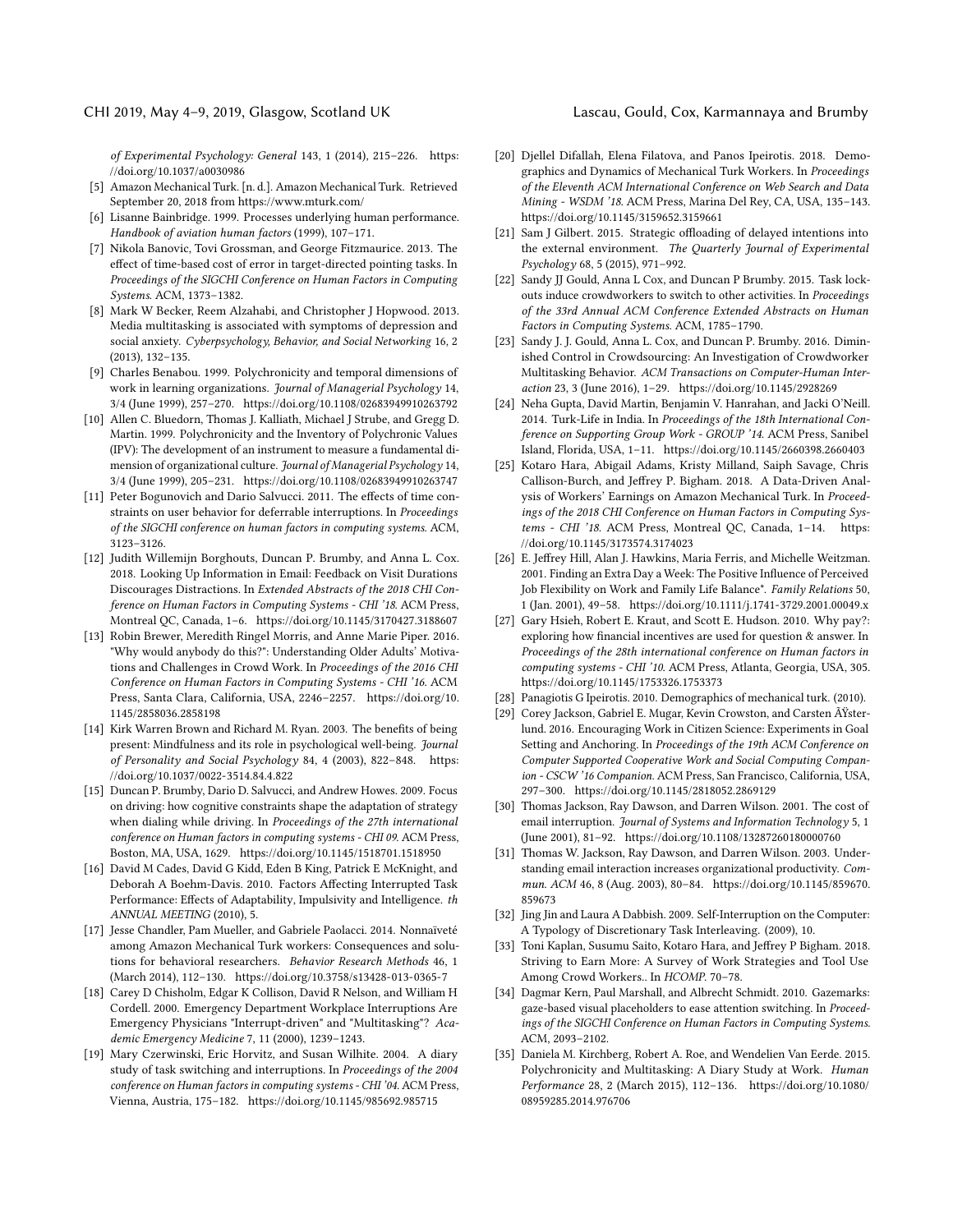#### Monotasking or Multitasking: Designing for Crowdworkers' Preferences CHI 2019, May 4–9, 2019, Glasgow, Scotland UK

- <span id="page-13-17"></span>[36] Aniket Kittur, Boris Smus, Susheel Khamkar, and Robert E Kraut. 2011. CrowdForge: crowdsourcing complex work. (2011), 10.
- <span id="page-13-15"></span>[37] Steven Komarov, Katharina Reinecke, and Krzysztof Z. Gajos. 2013. Crowdsourcing performance evaluations of user interfaces. In Proceedings of the SIGCHI Conference on Human Factors in Computing Systems - CHI '13. ACM Press, Paris, France, 207. [https://doi.org/10.](https://doi.org/10.1145/2470654.2470684) [1145/2470654.2470684](https://doi.org/10.1145/2470654.2470684)
- <span id="page-13-14"></span>[38] Ellen Ernst Kossek, Brenda A. Lautsch, and Susan C. Eaton. 2006. Telecommuting, control, and boundary management: Correlates of policy use and practice, job control, and workâĂŞfamily effectiveness. Journal of Vocational Behavior 68, 2 (April 2006), 347–367. [https:](https://doi.org/10.1016/j.jvb.2005.07.002) [//doi.org/10.1016/j.jvb.2005.07.002](https://doi.org/10.1016/j.jvb.2005.07.002)
- <span id="page-13-13"></span>[39] Ellen Ernst Kossek, Marian N. Ruderman, Phillip W. Braddy, and Kelly M. Hannum. 2012. WorkâĂŞnonwork boundary management profiles: A person-centered approach. Journal of Vocational Behavior 81, 1 (Aug. 2012), 112–128.<https://doi.org/10.1016/j.jvb.2012.04.003>
- <span id="page-13-12"></span>[40] Glen E. Kreiner, Elaine C. Hollensbe, and Mathew L. Sheep. 2009. Balancing Borders and Bridges: Negotiating the Work-Home Interface via Boundary Work Tactics. Academy of Management Journal 52, 4 (Aug. 2009), 704–730.<https://doi.org/10.5465/amj.2009.43669916>
- <span id="page-13-10"></span>[41] Cornelius J. KÃűnig and Mary J. Waller. 2010. Time for Reflection: A Critical Examination of Polychronicity. Human Performance 23, 2 (April 2010), 173–190.<https://doi.org/10.1080/08959281003621703>
- <span id="page-13-19"></span>[42] Walter S. Lasecki, Jeffrey M. Rzeszotarski, Adam Marcus, and Jeffrey P. Bigham. 2015. The Effects of Sequence and Delay on Crowd Work. In Proceedings of the 33rd Annual ACM Conference on Human Factors in Computing Systems - CHI '15. ACM Press, Seoul, Republic of Korea, 1375–1378.<https://doi.org/10.1145/2702123.2702594>
- <span id="page-13-29"></span>[43] Edwin A. Locke and Gary P. Latham. 1990. A theory of goal setting & task performance. Prentice-Hall, Inc, Englewood Cliffs, NJ, US.
- <span id="page-13-4"></span>[44] Danielle M. Lottridge, Christine Rosakranse, Catherine S. Oh, Sean J. Westwood, Katherine A. Baldoni, Abrey S. Mann, and Clifford I. Nass. 2015. The Effects of Chronic Multitasking on Analytical Writing. In Proceedings of the 33rd Annual ACM Conference on Human Factors in Computing Systems (CHI '15). ACM, New York, NY, USA, 2967–2970. <https://doi.org/10.1145/2702123.2702367>
- <span id="page-13-27"></span>[45] Yan Luximon and Ravindra S. Goonetilleke. 2012. Time use behavior in single and time-sharing tasks. International Journal of Human-Computer Studies 70, 5 (May 2012), 332–345. [https://doi.org/10.1016/j.](https://doi.org/10.1016/j.ijhcs.2012.01.001) [ijhcs.2012.01.001](https://doi.org/10.1016/j.ijhcs.2012.01.001)
- <span id="page-13-11"></span>[46] Gloria Mark. 2015. Multitasking in the digital age. Synthesis Lectures On Human-Centered Informatics 8, 3 (2015), 1–113.
- <span id="page-13-9"></span>[47] Gloria Mark, Daniela Gudith, and Ulrich Klocke. 2008. The cost of interrupted work: more speed and stress. In Proceeding of the twentysixth annual CHI conference on Human factors in computing systems - CHI '08. ACM Press, Florence, Italy, 107. [https://doi.org/10.1145/](https://doi.org/10.1145/1357054.1357072) [1357054.1357072](https://doi.org/10.1145/1357054.1357072)
- <span id="page-13-1"></span>[48] Gloria Mark, Shamsi T. Iqbal, Mary Czerwinski, Paul Johns, and Akane Sano. 2016. Neurotics Can't Focus: An in situ Study of Online Multitasking in the Workplace. In Proceedings of the 2016 CHI Conference on Human Factors in Computing Systems - CHI '16. ACM Press, Santa Clara, California, USA, 1739–1744.<https://doi.org/10.1145/2858036.2858202>
- <span id="page-13-24"></span>[49] Gloria Mark, Stephen Voida, and Armand Cardello. 2012. "A Pace Not Dictated by Electrons": An Empirical Study of Work Without Email. In Proceedings of the SIGCHI Conference on Human Factors in Computing Systems (CHI '12). ACM, New York, NY, USA, 555–564. <https://doi.org/10.1145/2207676.2207754>
- <span id="page-13-26"></span>[50] Gloria Mark, Stephen Voida, and Armand Cardello. 2012. "A pace not dictated by electrons": an empirical study of work without email. (2012), 10.
- <span id="page-13-2"></span>[51] Gloria Mark, Yiran Wang, and Melissa Niiya. 2014. Stress and multitasking in everyday college life: an empirical study of online activity.

In Proceedings of the 32nd annual ACM conference on Human factors in computing systems - CHI '14. ACM Press, Toronto, Ontario, Canada, 41–50.<https://doi.org/10.1145/2556288.2557361>

- <span id="page-13-3"></span>[52] David Martin, Sheelagh Carpendale, Neha Gupta, Tobias Hoçfeld, Babak Naderi, Judith Redi, Ernestasia Siahaan, and Ina Wechsung. 2017. Understanding the Crowd: Ethical and Practical Matters in the Academic Use of Crowdsourcing. In Evaluation in the Crowd. Crowdsourcing and Human-Centered Experiments, Daniel Archambault, Helen Purchase, and Tobias Hoßfeld (Eds.). Springer International Publishing,  $27 - 69.$
- <span id="page-13-6"></span>[53] Hilkka L. Meys and Penelope M. Sanderson. 2013. The Effect of Individual Differences on How People Handle Interruptions. Proceedings of the Human Factors and Ergonomics Society Annual Meeting 57, 1 (Sept. 2013), 868–872.<https://doi.org/10.1177/1541931213571188>
- <span id="page-13-5"></span>[54] Elizabeth A. Necka, Stephanie Cacioppo, Greg J. Norman, and John T. Cacioppo. 2016. Measuring the Prevalence of Problematic Respondent Behaviors among MTurk, Campus, and Community Participants. PLOS ONE 11, 6 (June 2016), e0157732. [https://doi.org/10.1371/journal.pone.](https://doi.org/10.1371/journal.pone.0157732) [0157732](https://doi.org/10.1371/journal.pone.0157732)
- <span id="page-13-7"></span>[55] E. Ophir, C. Nass, and A. D. Wagner. 2009. Cognitive control in media multitaskers. Proceedings of the National Academy of Sciences 106, 37 (Sept. 2009), 15583–15587.<https://doi.org/10.1073/pnas.0903620106>
- <span id="page-13-25"></span>[56] Ji Hyun Park and Min Liu. 2012. Multitasking in e-learning environments: users' multitasking strategies and design implications. (2012), 6.
- <span id="page-13-0"></span>[57] Elizabeth M. Poposki and Frederick L. Oswald. 2010. The Multitasking Preference Inventory: Toward an Improved Measure of Individual Differences in Polychronicity. Human Performance 23, 3 (June 2010), 247–264.<https://doi.org/10.1080/08959285.2010.487843>
- <span id="page-13-8"></span>[58] Jacob M. Rigby, Duncan P. Brumby, Sandy J.J. Gould, and Anna L. Cox. 2017. Media Multitasking at Home: A Video Observation Study of Concurrent TV and Mobile Device Usage. In Proceedings of the 2017 ACM International Conference on Interactive Experiences for TV and Online Video - TVX '17. ACM Press, Hilversum, The Netherlands, 3–10. <https://doi.org/10.1145/3077548.3077560>
- <span id="page-13-20"></span>[59] Joel Ross, Lilly Irani, M. Six Silberman, Andrew Zaldivar, and Bill Tomlinson. 2010. Who are the crowdworkers?: shifting demographics in mechanical turk. In Proceedings of the 28th of the international conference extended abstracts on Human factors in computing systems - CHI EA '10. ACM Press, Atlanta, Georgia, USA, 2863. <https://doi.org/10.1145/1753846.1753873>
- <span id="page-13-23"></span>[60] Bridget Rubenking. 2016. Multitasking With TV: Media Technology, Genre, and Audience Influences. Communication Research Reports 33, 4 (Oct. 2016), 324–331.<https://doi.org/10.1080/08824096.2016.1224167>
- <span id="page-13-16"></span>[61] Harini Alagarai Sampath, Rajeev Rajeshuni, Bipin Indurkhya, Saraschandra Karanam, and Koustuv Dasgupta. 2013. Effect of task presentation on the performance of crowd workersâĂŤa cognitive study. In First AAAI Conference on Human Computation and Crowdsourcing.
- <span id="page-13-28"></span>[62] Hirohito Shibata and Kengo Omura. 2012. Docking window framework: supporting multitasking by docking windows. In Proceedings of the 10th asia pacific conference on Computer human interaction - APCHI '12. ACM Press, Matsue-city, Shimane, Japan, 227. [https://doi.org/10.](https://doi.org/10.1145/2350046.2350092) [1145/2350046.2350092](https://doi.org/10.1145/2350046.2350092)
- <span id="page-13-18"></span>[63] Amanda Spink, H. Cenk Ozmutlu, and Seda Ozmutlu. 2002. Multitasking Information Seeking and Searching Processes. J. Am. Soc. Inf. Sci. Technol. 53, 8 (Aug. 2002), 639–652.<https://doi.org/10.1002/asi.10124>
- <span id="page-13-22"></span>[64] Zuowei Wang. 2015. Media Distraction in College Students. (2015).
- <span id="page-13-21"></span>[65] David Watson, Lee Anna Clark, and Auke Tellegen. 1988. Development and validation of brief measures of positive and negative affect: the PANAS scales. Journal of personality and social psychology 54, 6 (1988), 1063.